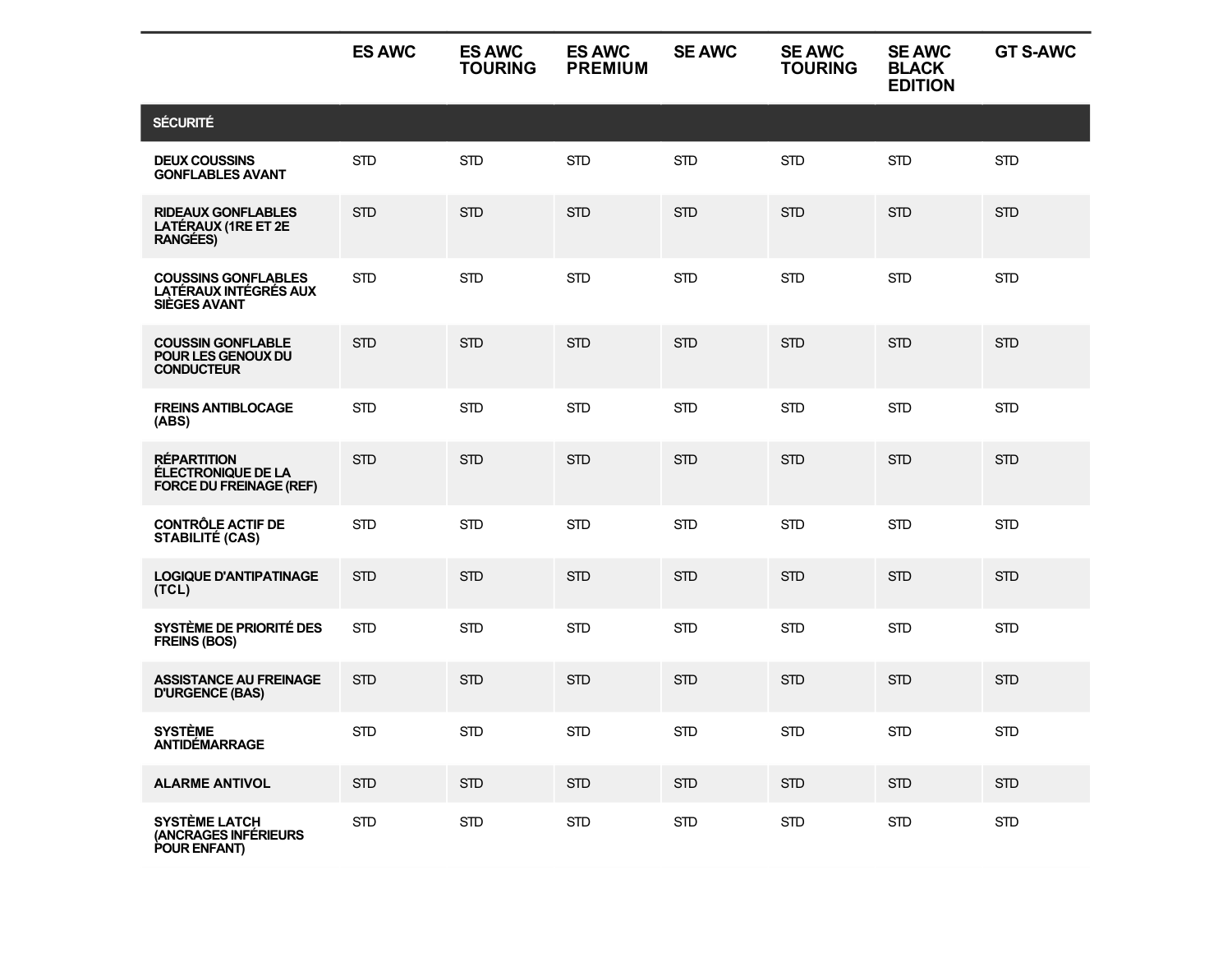| <b>VERROUILLAGE SÉCURITÉ-</b><br><b>ENFANTS (PORTIÈRES</b><br><b>ARRIÈRE)</b>               | <b>STD</b>     | <b>STD</b> | <b>STD</b>               | <b>STD</b>               | <b>STD</b>               | <b>STD</b>               | <b>STD</b>   |
|---------------------------------------------------------------------------------------------|----------------|------------|--------------------------|--------------------------|--------------------------|--------------------------|--------------|
| CEINTURES DE SÉCURITÉ À<br><b>3 POINTS POUR TOUTES</b><br><b>LES PLACES</b>                 | <b>STD</b>     | <b>STD</b> | <b>STD</b>               | <b>STD</b>               | <b>STD</b>               | <b>STD</b>               | <b>STD</b>   |
| <b>CEINTURES DE SÉCURITÉ</b><br><b>AVANT RÉGLABLES EN</b><br><b>HAUTEUR</b>                 | <b>STD</b>     | <b>STD</b> | <b>STD</b>               | <b>STD</b>               | <b>STD</b>               | <b>STD</b>               | <b>STD</b>   |
| PRÉTENDEURS DE CEINTURE<br>AUX SIÈGES AVANT AVEC<br><b>LIMITEURS D'EFFORT</b>               | <b>STD</b>     | <b>STD</b> | <b>STD</b>               | <b>STD</b>               | <b>STD</b>               | <b>STD</b>               | <b>STD</b>   |
| APPUIE-TÊTES RÉGLABLES<br><b>EN HAUTEUR (CONDUCTEUR</b><br>ET PASSAGER AVANT)               | <b>STD</b>     | <b>STD</b> | <b>STD</b>               | <b>STD</b>               | <b>STD</b>               | <b>STD</b>               | <b>STD</b>   |
| <b>CONSTRUCTION DE</b><br><b>CARROSSERIE RISE</b>                                           | <b>STD</b>     | <b>STD</b> | <b>STD</b>               | <b>STD</b>               | <b>STD</b>               | <b>STD</b>               | <b>STD</b>   |
| <b>FEUX DE JOUR ET FEU</b><br>D'ARRÊT SURÉLEVÉ<br>ARRIÈRE À DEL                             | <b>STD</b>     | <b>STD</b> | <b>STD</b>               | <b>STD</b>               | <b>STD</b>               | <b>STD</b>               | <b>STD</b>   |
| <b>SYSTÈME DE</b><br><b>SURVEILLANCE DE LA</b><br><b>PRESSION DES PNEUS</b><br>(TPMS)       | <b>STD</b>     | <b>STD</b> | <b>STD</b>               | <b>STD</b>               | <b>STD</b>               | <b>STD</b>               | <b>STD</b>   |
| <b>ASSISTANCE AU</b><br>DÉMARRAGE EN CÔTE                                                   | <b>STD</b>     | <b>STD</b> | <b>STD</b>               | <b>STD</b>               | <b>STD</b>               | <b>STD</b>               | <b>STD</b>   |
| <b>AVERTISSEUR DE SORTIE</b><br>DE VOIE (LDW)                                               | $\blacksquare$ |            | $\sim$                   | $\blacksquare$           | $\blacksquare$           | $\overline{\phantom{a}}$ | <b>STD</b>   |
| <b>ATTÉNUATION DE</b><br><b>COLLISION AVANT (FCM)</b><br>AVEC DÉTECTION DE<br><b>PIÉTON</b> |                |            | $\overline{\phantom{a}}$ | $\overline{\phantom{a}}$ | $\overline{\phantom{a}}$ | $\overline{\phantom{a}}$ | <b>STD</b>   |
| <b>RÉGULATEUR DE VITESSE</b><br><b>ADAPTATIF (ACC)</b>                                      |                |            |                          |                          |                          |                          | <b>STD</b>   |
| <b>SYSTÈME DE</b><br><b>SURVEILLANCE D'ANGLE</b><br><b>MORT (BSW)</b>                       |                | <b>STD</b> | <b>STD</b>               |                          | <b>STD</b>               | <b>STD</b>               | <b>STD</b>   |
| <b>ALERTE DE CIRCULATION</b><br><b>TRANSVERSALE ARRIÈRE</b><br>(RCTA)                       |                | <b>STD</b> | <b>STD</b>               | $\overline{\phantom{a}}$ | <b>STD</b>               | <b>STD</b>               | $\mbox{STD}$ |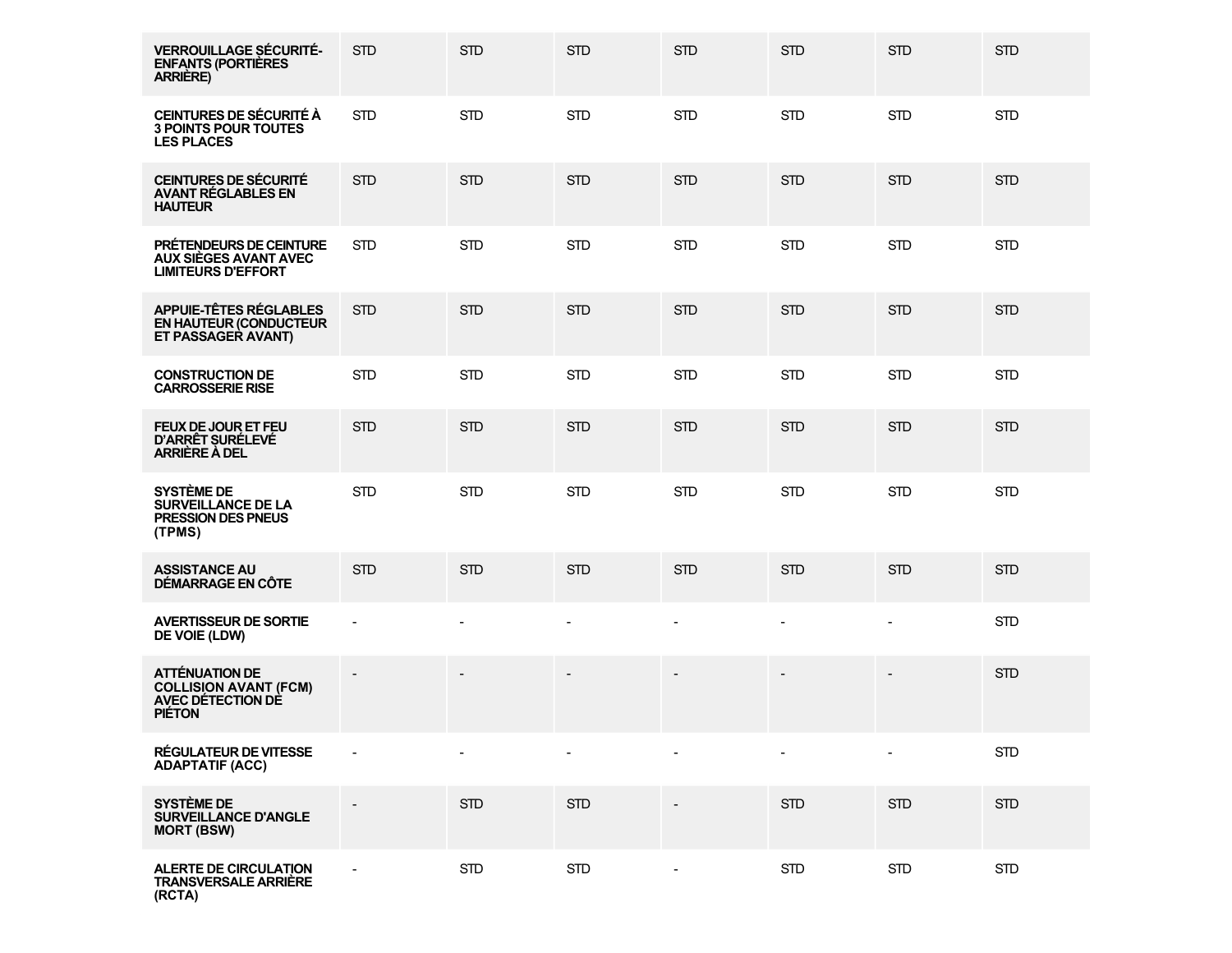| <b>VERROUS DE ROUES, POUR</b><br><b>ROUES EN ALLIAGE</b>                                                                                                                       | <b>ACC</b> | <b>ACC</b> | <b>ACC</b>               | <b>ACC</b> | <b>ACC</b>     | <b>ACC</b>     | <b>ACC</b>     |
|--------------------------------------------------------------------------------------------------------------------------------------------------------------------------------|------------|------------|--------------------------|------------|----------------|----------------|----------------|
| <b>PERFORMANCE</b>                                                                                                                                                             |            |            |                          |            |                |                |                |
| <b>MOTEUR MIVEC À 4</b><br><b>CYLINDRES, SACT DE 2,4 L</b><br>(166 CH, COUPLE DE 162<br>LB-PI)                                                                                 | <b>STD</b> | <b>STD</b> | <b>STD</b>               |            |                |                |                |
| <b>MOTEUR MIVEC À 6</b><br><b>CYLINDRES, SACT DE 3,0 L</b><br>(224 CH, COUPLE DE 215<br>LB-PI)                                                                                 |            |            | $\overline{\phantom{a}}$ | <b>STD</b> | <b>STD</b>     | <b>STD</b>     | <b>STD</b>     |
| <b>TRANSMISSION À</b><br><b>VARIATION CONTINUE</b><br>(CVT) AVEC MODE SPORT<br><b>A 8 VITESSES</b>                                                                             | <b>STD</b> | <b>STD</b> | <b>STD</b>               |            | $\blacksquare$ | $\blacksquare$ | $\blacksquare$ |
| <b>BOÎTE AUTOMATIQUE</b><br><b>SPORTRONIC® À 6</b><br><b>VITESSES AVEC LOGIQUE</b><br><b>DE RALENTI AU POINT</b><br><b>MORT ET PALETTES DE</b><br><b>CHANGEMENT DE VITESSE</b> |            |            |                          | <b>STD</b> | <b>STD</b>     | <b>STD</b>     | <b>STD</b>     |
| <b>CONTRÔLE INTÉGRAL</b><br>(AWC) AVEC SÉLECTEUR<br><b>DE MÓDE (4RM</b><br>ECO/AUTO/LOCK)                                                                                      | <b>STD</b> | <b>STD</b> | <b>STD</b>               | <b>STD</b> | <b>STD</b>     | <b>STD</b>     |                |
| <b>SUPER CONTRÔLE</b><br><b>INTÉGRAL (S-AWC) AVEC</b><br>SÉLECTEUR DE MODE (AWC<br>ECO/NORMAL/SNOW/LOCK)                                                                       |            |            | $\overline{\phantom{0}}$ |            |                |                | <b>STD</b>     |

| <b>SUSPENSION AVANT A</b><br><b>JAMBES DE FORCE</b><br><b>MACPHERSON ET</b><br><b>SUSPENSION ARRIERE A</b><br><b>BRAS MULTIPLES</b> | <b>STD</b> | <b>STD</b> | <b>STD</b> | <b>STD</b> | <b>STD</b> | <b>STD</b> | <b>STD</b> |
|-------------------------------------------------------------------------------------------------------------------------------------|------------|------------|------------|------------|------------|------------|------------|
| <b>BARRE STABILISATRICE A</b><br><b>L'AVANT ET À L'ARRIÈRE</b>                                                                      | <b>STD</b> | <b>STD</b> | <b>STD</b> | <b>STD</b> | <b>STD</b> | <b>STD</b> | <b>STD</b> |
| <b>FREINS A DISQUES</b><br><b>VENTILES A L'AVANT ET</b><br><b>FREINS A DISQUES PLEINS</b><br><b>AL'ARRIERE</b>                      | <b>STD</b> | <b>STD</b> | <b>STD</b> | <b>STD</b> | <b>STD</b> | <b>STD</b> | <b>STD</b> |
| <b>FREIN DE STATIONNEMENT</b><br><b>ÉLECTRIQUE</b>                                                                                  | <b>STD</b> | <b>STD</b> | <b>STD</b> | <b>STD</b> | <b>STD</b> | <b>STD</b> | <b>STD</b> |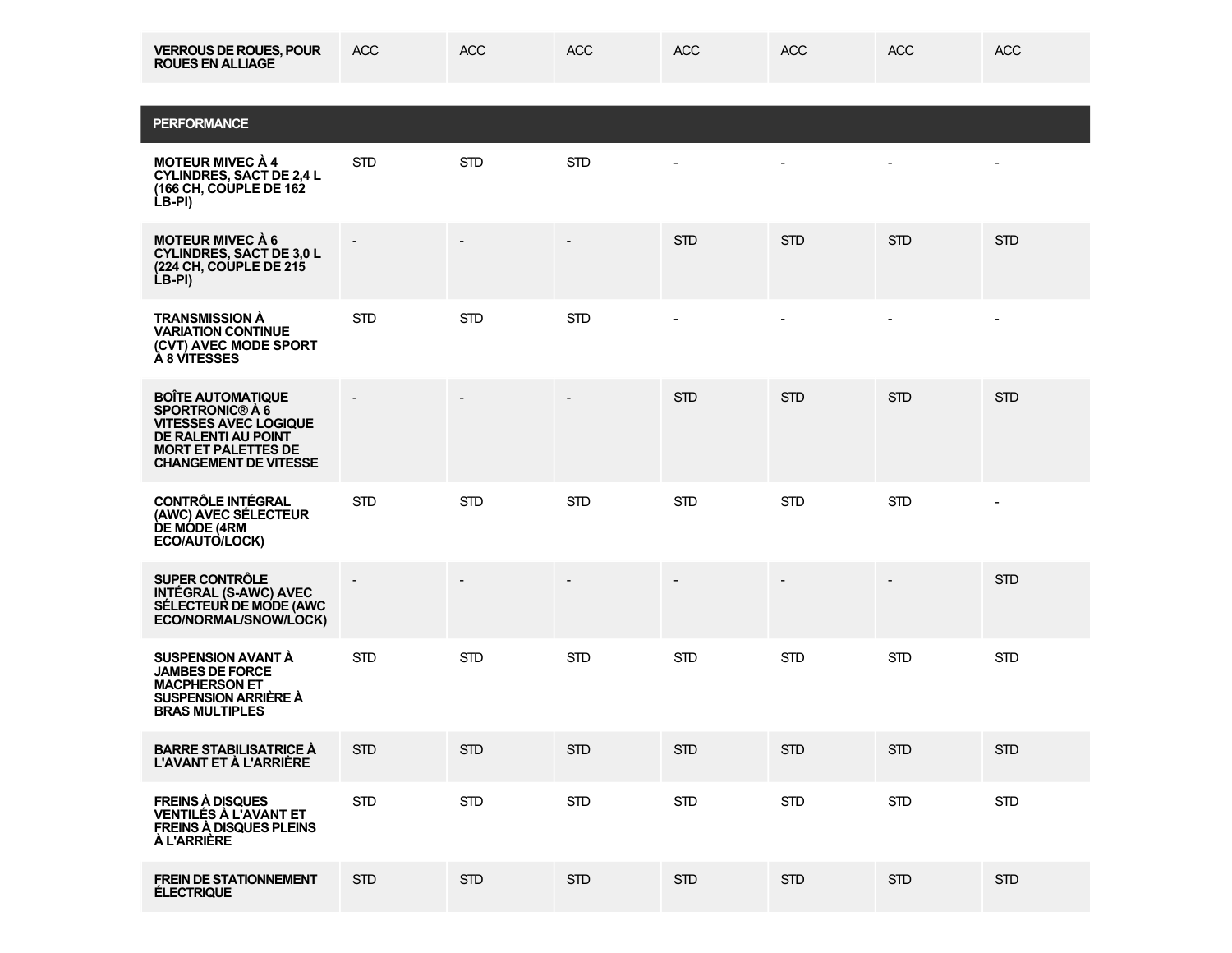| <b>DIRECTION À ASSISTANCE</b><br><b>VARIABLE À CRÉMAILLÈRE</b>                                              | <b>STD</b>               | <b>STD</b>     | <b>STD</b>     | <b>STD</b>               | <b>STD</b>     | <b>STD</b>               | <b>STD</b>               |
|-------------------------------------------------------------------------------------------------------------|--------------------------|----------------|----------------|--------------------------|----------------|--------------------------|--------------------------|
| <b>DIFFÉRENTIEL AVANT</b><br><b>ACTIF</b>                                                                   | $\overline{\phantom{a}}$ |                |                |                          |                |                          | <b>STD</b>               |
|                                                                                                             |                          |                |                |                          |                |                          |                          |
| <b>EXTÉRIEUR</b>                                                                                            |                          |                |                |                          |                |                          |                          |
| <b>JANTES EN ALLIAGE DE 16</b><br>PO.                                                                       | <b>STD</b>               | $\overline{a}$ | $\blacksquare$ | <b>STD</b>               | $\mathbf{r}$   | $\blacksquare$           | $\overline{\phantom{a}}$ |
| <b>JANTES EN ALLIAGE DE 18</b><br>PO.                                                                       | $\overline{\phantom{a}}$ | <b>STD</b>     | <b>STD</b>     | $\overline{\phantom{a}}$ | <b>STD</b>     | $\overline{\phantom{a}}$ | <b>STD</b>               |
| <b>JANTES PEINTES NOIRES DE</b><br><b>18 PO</b>                                                             | $\bar{\phantom{a}}$      | $\overline{a}$ | $\overline{a}$ | $\overline{a}$           | $\blacksquare$ | <b>STD</b>               | $\overline{a}$           |
| <b>PNEUS TOUTES SAISONS</b><br>P215/70 R16                                                                  | <b>STD</b>               |                |                | <b>STD</b>               |                |                          |                          |
| <b>PNEUS TOUTES SAISONS</b><br>P225/55 R18                                                                  | $\blacksquare$           | <b>STD</b>     | <b>STD</b>     | ÷,                       | <b>STD</b>     | <b>STD</b>               | <b>STD</b>               |
| <b>TROUSSE DE RÉPARATION</b><br><b>DE PNEU</b>                                                              | <b>STD</b>               | <b>STD</b>     | <b>STD</b>     | <b>STD</b>               | <b>STD</b>     | <b>STD</b>               | <b>STD</b>               |
| <b>PARE-CHOCS AVEC</b><br>PLAQUE DE PROTECTION<br><b>STYLISÉ ARGENT (À</b><br>L'AVANT ET À L'ARRIÈRE)       | <b>STD</b>               | <b>STD</b>     | <b>STD</b>     | <b>STD</b>               | <b>STD</b>     | $\Box$                   | <b>STD</b>               |
| PARE-CHOCS AVEC<br>PLAQUE DE PROTECTION<br><b>STYLISE EN MATÉRIAU</b><br>NOIR (À L'AVANT ET À<br>L'ARRIÈRE) |                          |                |                |                          |                | <b>STD</b>               |                          |
| <b>CALANDRE AVANT AVEC</b><br><b>NOIRE CONTRASTANTE</b>                                                     | $\blacksquare$           | $\overline{a}$ | $\overline{a}$ | $\overline{a}$           | $\overline{a}$ | <b>STD</b>               | $\overline{a}$           |
| <b>CENTRE DE PARE-CHOCS</b><br><b>AVANT NOIR</b>                                                            | <b>STD</b>               | <b>STD</b>     | <b>STD</b>     | <b>STD</b>               | <b>STD</b>     | <b>STD</b>               | <b>STD</b>               |
| PHARES À HALOGÈNE<br><b>AVEC EXTINCTION</b><br><b>AUTOMATIQUE</b>                                           | <b>STD</b>               | <b>STD</b>     | <b>STD</b>     | <b>STD</b>               | <b>STD</b>     | $\blacksquare$           | $\overline{\phantom{a}}$ |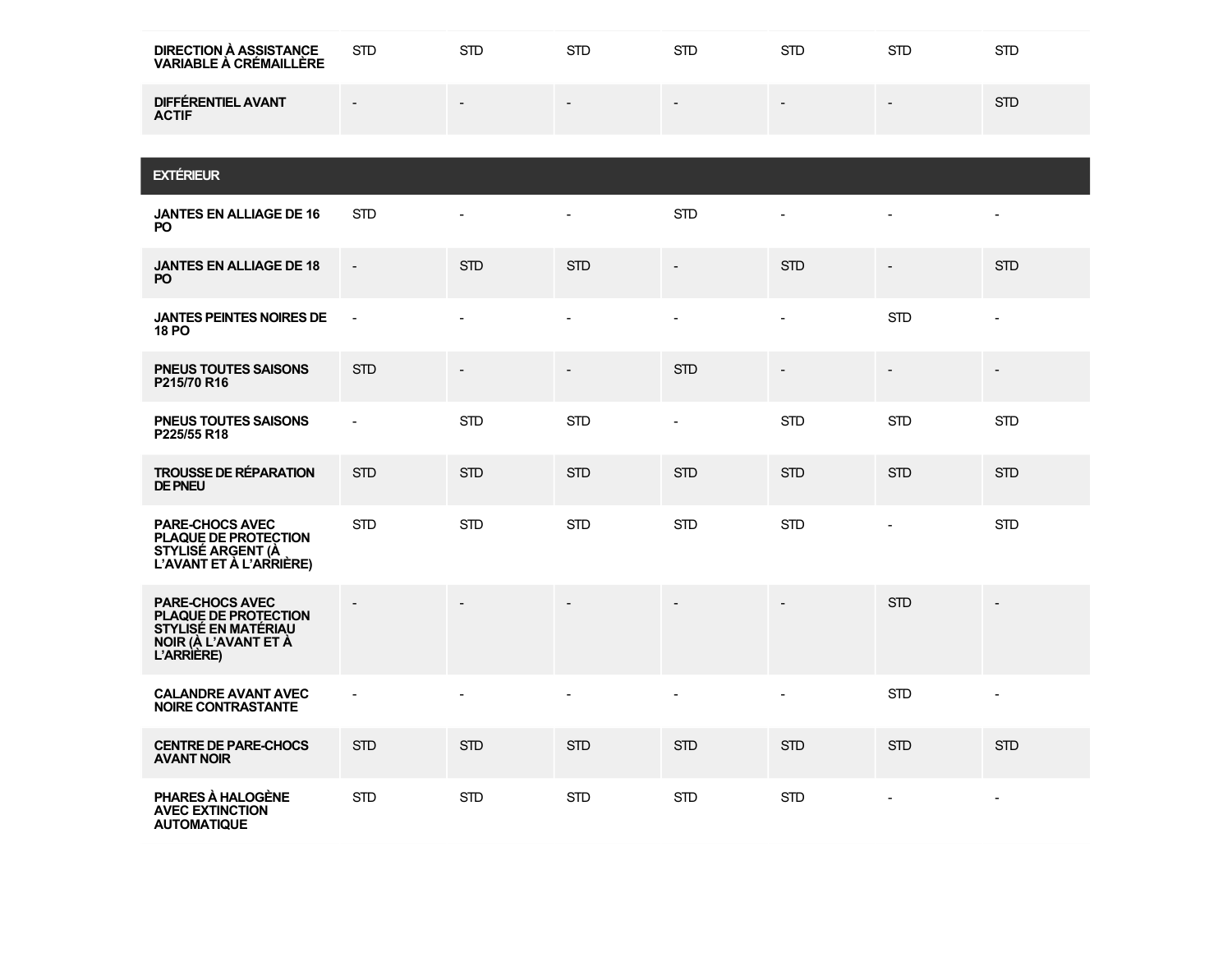| PHARES À HALOGÈNE<br><b>AVEC ALLUMAGE ET</b><br><b>EXTINCTION</b><br><b>AUTOMATIQUES</b>                                                                |                          | $\blacksquare$ | <b>STD</b> | $\blacksquare$           | <b>STD</b>               |                          | $\overline{\phantom{a}}$ |
|---------------------------------------------------------------------------------------------------------------------------------------------------------|--------------------------|----------------|------------|--------------------------|--------------------------|--------------------------|--------------------------|
| PHARES À DEL AVEC<br><b>ALLUMAGE ET EXTINCTION</b><br><b>AUTOMATIQUES</b>                                                                               |                          |                |            |                          |                          | <b>STD</b>               | <b>STD</b>               |
| <b>FEUX DE ROUTE</b><br><b>AUTOMATIQUES À DEL</b>                                                                                                       |                          |                |            | $\blacksquare$           | $\overline{\phantom{a}}$ |                          | <b>STD</b>               |
| PHARES ANTIBROUILLARD<br><b>AVANT</b>                                                                                                                   | $\overline{\phantom{a}}$ | <b>STD</b>     | <b>STD</b> | <b>STD</b>               | <b>STD</b>               | $\overline{\phantom{a}}$ | $\blacksquare$           |
| <b>PHARES ANTIBROUILLARD</b><br><b>AVANT À DEL</b>                                                                                                      | $\overline{\phantom{a}}$ |                |            |                          | $\overline{\phantom{a}}$ | <b>STD</b>               | <b>STD</b>               |
| <b>ENSEMBLE DE FEUX</b><br>ARRIÈRE À DEL                                                                                                                | <b>STD</b>               | <b>STD</b>     | <b>STD</b> | <b>STD</b>               | <b>STD</b>               | <b>STD</b>               | <b>STD</b>               |
| <b>RÉTROVISEURS</b><br>ÉLECTRIQUES LATÉRAUX<br><b>CHAUFFANTS</b>                                                                                        | <b>STD</b>               |                |            |                          |                          |                          |                          |
| <b>RÉTROVISEURS</b><br><b>ÉLECTRIQUES LATÉRAUX</b><br><b>CHAUFFANTS AVEC</b><br><b>CLIGNOTANT A DEL</b><br><b>INTÉGRÉ</b>                               |                          |                |            | <b>STD</b>               |                          |                          | $\overline{\phantom{a}}$ |
| <b>RÉTROVISEURS</b><br><b>EXTÉRIEURS CHAUFFANTS</b><br><b>ET RABATTABLES</b><br><b>ÉLECTRIQUEMENT AVEC</b><br><b>CLIGNOTANT INTÉGRÉ À</b><br><b>DEL</b> |                          | <b>STD</b>     | <b>STD</b> |                          | <b>STD</b>               | <b>STD</b>               | <b>STD</b>               |
| <b>RÉTROVISEURS COULEUR</b><br><b>CAISSE</b>                                                                                                            | <b>STD</b>               | <b>STD</b>     | <b>STD</b> | <b>STD</b>               | <b>STD</b>               | <b>STD</b>               | <b>STD</b>               |
| POIGNÉES EXTÉRIEURES DE<br>PORTIÈRES COULEUR<br><b>CAISSE</b>                                                                                           | <b>STD</b>               | <b>STD</b>     | <b>STD</b> | <b>STD</b>               | <b>STD</b>               | <b>STD</b>               | <b>STD</b>               |
| <b>MOULURES DE CEINTURE</b><br>DE CAISSE CHROMÉES                                                                                                       | $\overline{\phantom{a}}$ | $\blacksquare$ | <b>STD</b> | $\overline{\phantom{a}}$ | $\overline{\phantom{a}}$ | $\blacksquare$           | STD                      |
| <b>GARNITURE DE PORTES</b><br><b>LATÉRALES NOIRE</b>                                                                                                    |                          |                |            |                          |                          | <b>STD</b>               |                          |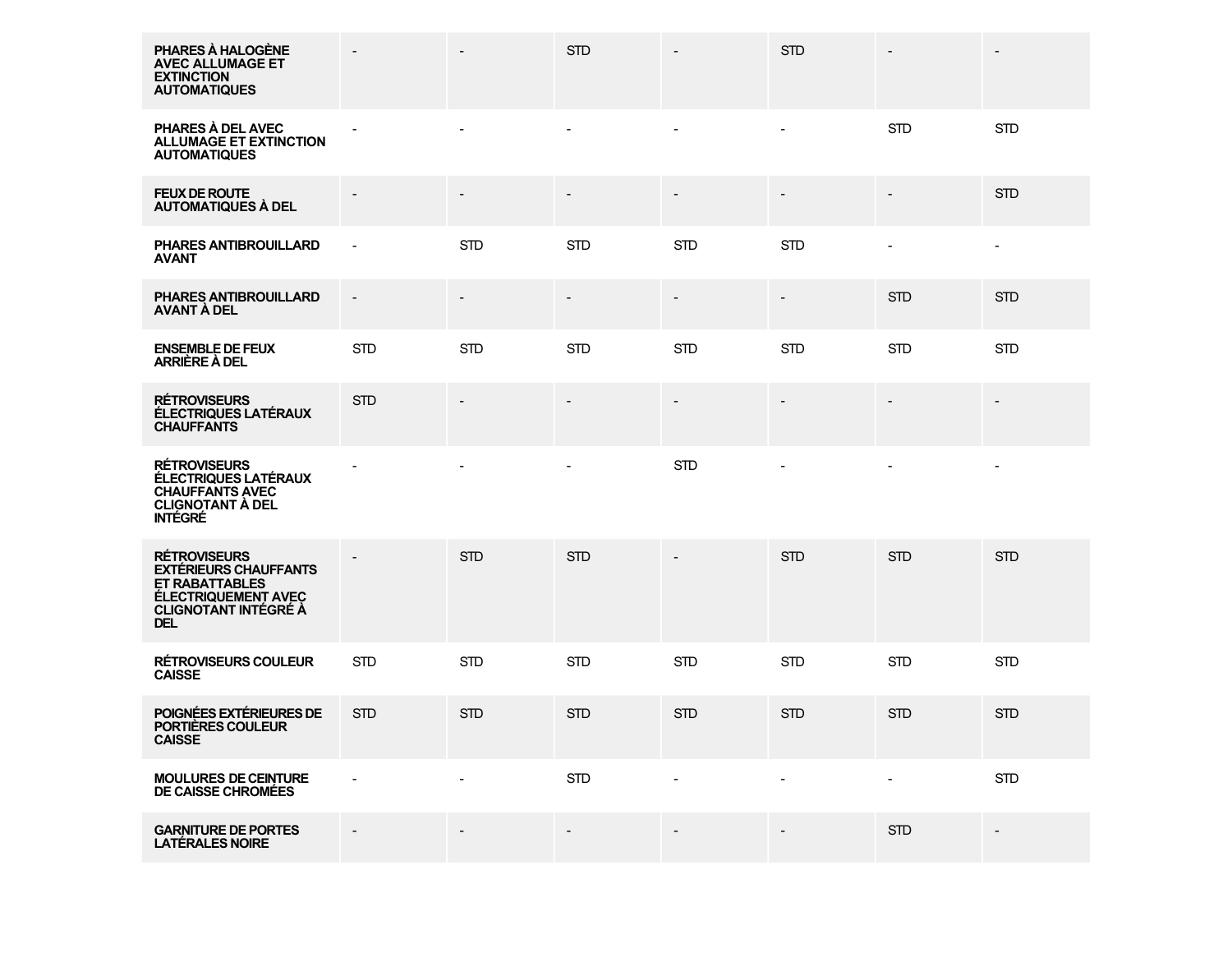| <b>ESSUIE-GLACE</b><br><b>INTERMITTENTS</b><br><b>RÉGLABLES AVEC LAVE-</b><br><b>GLACE</b>                                    | <b>STD</b>                   | <b>STD</b> | <b>STD</b>               | <b>STD</b>               | <b>STD</b>               | <b>STD</b>               | <b>STD</b>               |
|-------------------------------------------------------------------------------------------------------------------------------|------------------------------|------------|--------------------------|--------------------------|--------------------------|--------------------------|--------------------------|
| DÉGIVREUR D'ESSUIE-<br><b>GLACES AVANT</b>                                                                                    | <b>STD</b>                   | <b>STD</b> | <b>STD</b>               | <b>STD</b>               | <b>STD</b>               | <b>STD</b>               | <b>STD</b>               |
| <b>LAMES D'ESSUIE-GLACES</b><br><b>PLATES AERODYNAMIQUES</b>                                                                  | <b>STD</b>                   | <b>STD</b> | <b>STD</b>               | <b>STD</b>               | <b>STD</b>               | <b>STD</b>               | <b>STD</b>               |
| <b>MOULURES</b><br>D'ÉLARGISSEUR DE<br><b>PASSAGE DE ROUE NOIRES</b>                                                          | <b>STD</b>                   | <b>STD</b> | <b>STD</b>               | <b>STD</b>               | <b>STD</b>               | <b>STD</b>               | <b>STD</b>               |
| <b>LONGERONS DE TOIT</b><br><b>PEINTS ARGENTS</b>                                                                             |                              | <b>STD</b> | <b>STD</b>               | <b>STD</b>               | <b>STD</b>               | $\overline{\phantom{a}}$ | <b>STD</b>               |
| <b>LONGERONS DE TOIT</b>                                                                                                      | $\overline{\phantom{a}}$     |            | $\overline{\phantom{a}}$ | $\overline{\phantom{a}}$ | $\overline{\phantom{a}}$ | <b>STD</b>               | $\overline{\phantom{a}}$ |
| <b>ANTENNE DE TOIT (TYPE)</b><br>AILERON DE REQUIN)                                                                           | <b>STD</b>                   | <b>STD</b> | <b>STD</b>               | <b>STD</b>               | <b>STD</b>               | <b>STD</b>               | <b>STD</b>               |
| <b>TOIT OUVRANT</b><br><b>ÉLECTRIQUE AVEC PARE-</b><br><b>SOLEIL</b>                                                          |                              | <b>STD</b> | <b>STD</b>               | $\overline{\phantom{a}}$ | <b>STD</b>               | <b>STD</b>               | <b>STD</b>               |
| DÉGIVREUR DE LUNETTE<br><b>ARRIÈRE AVEC MINUTERIE,</b><br><b>ESSUIE-GLACE</b><br><b>INTERMITTENT ET LAVE-</b><br><b>GLACE</b> | <b>STD</b>                   | <b>STD</b> | <b>STD</b>               | <b>STD</b>               | <b>STD</b>               | <b>STD</b>               | <b>STD</b>               |
| <b>GLACES TEINTÉES</b><br><b>FONCÉES À L'ARRIÈRE</b>                                                                          | <b>STD</b>                   | <b>STD</b> | <b>STD</b>               | <b>STD</b>               | <b>STD</b>               | <b>STD</b>               | <b>STD</b>               |
| <b>AILERON ARRIÈRE</b>                                                                                                        |                              | <b>STD</b> | <b>STD</b>               | $\overline{\phantom{a}}$ | <b>STD</b>               | <b>STD</b>               | <b>STD</b>               |
| <b>EMBLÈME « TOURING</b><br><b>EDITION</b> »                                                                                  | $\qquad \qquad \blacksquare$ | <b>STD</b> | $\overline{a}$           |                          | <b>STD</b>               | $\overline{\phantom{a}}$ | $\overline{\phantom{a}}$ |
| <b>EMBLÈME «BLACK</b><br><b>EDITION»</b>                                                                                      |                              |            |                          |                          |                          | <b>STD</b>               |                          |
| <b>BUMPSTEP MARCHEPIED</b><br>ET PROTECTEUR POUR<br><b>PARE CHOCS</b>                                                         | <b>ACC</b>                   | <b>ACC</b> | <b>ACC</b>               | <b>ACC</b>               | <b>ACC</b>               | <b>ACC</b>               | <b>ACC</b>               |
| <b>CADRE DE PLAQUE</b><br><b>D'IMMATRICULATION</b><br>(OUTLANDER)                                                             | ACC                          | ACC        | <b>ACC</b>               | <b>ACC</b>               | ACC                      | <b>ACC</b>               | ACC                      |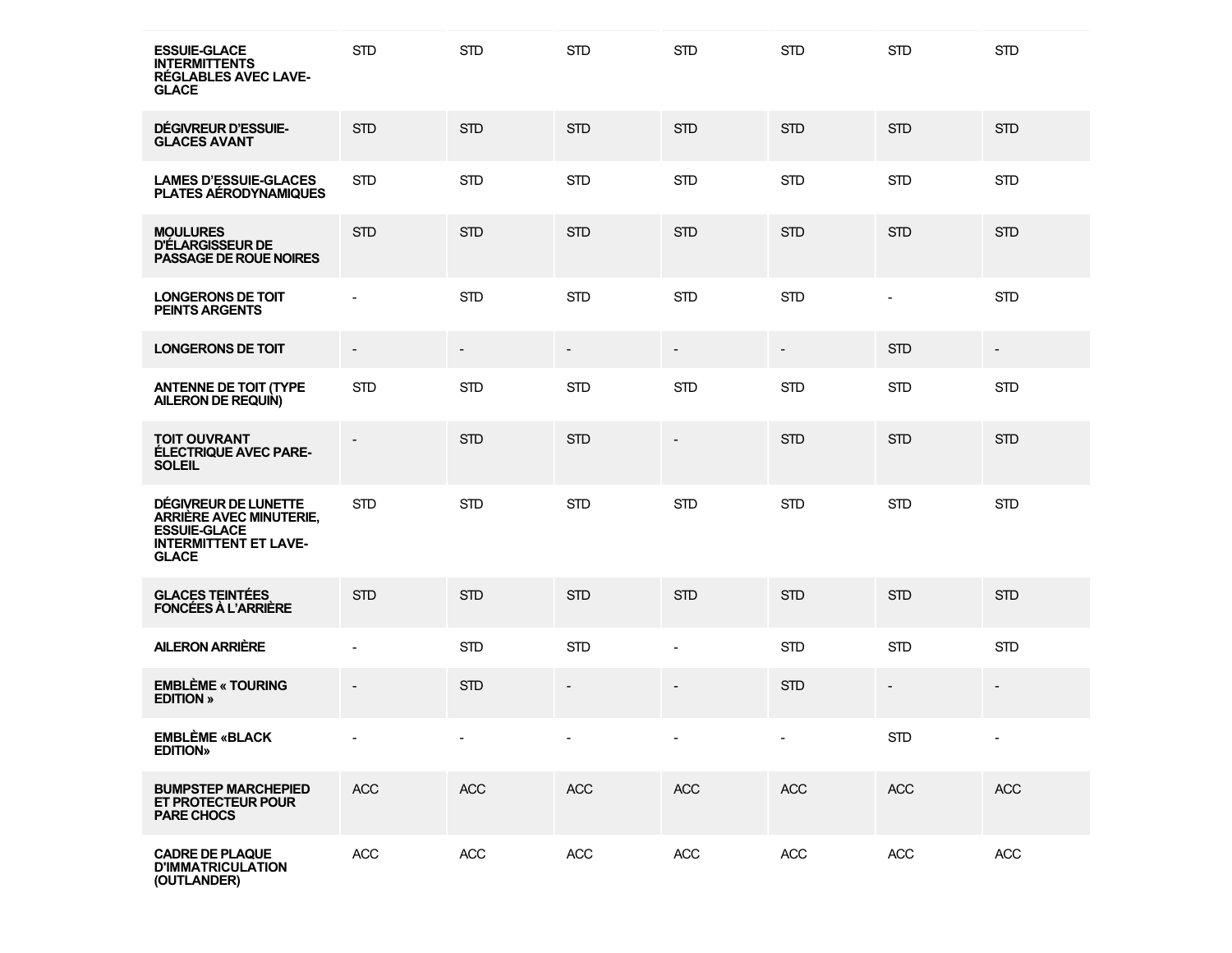| <b>AILERON ARRIÈRE</b>                                                    | <b>ACC</b> | <b>ACC</b> | <b>ACC</b> | <b>ACC</b> | <b>ACC</b> | <b>ACC</b> | <b>ACC</b> |
|---------------------------------------------------------------------------|------------|------------|------------|------------|------------|------------|------------|
| <b>MOULURES LATÉRALES</b>                                                 | <b>ACC</b> | <b>ACC</b> | <b>ACC</b> | <b>ACC</b> | <b>ACC</b> | <b>ACC</b> | <b>ACC</b> |
| <b>COUVRE POIGNÉES DE</b><br>PORTIÈRES, CHROMÉS<br>(AVEC LA CLÉ F.A.S.T.) | <b>ACC</b> | <b>ACC</b> | <b>ACC</b> | <b>ACC</b> | <b>ACC</b> | <b>ACC</b> | <b>ACC</b> |
| <b>COUVERCLES DE</b><br><b>RÉTROVISEURS EXT.</b><br><b>CHROMÉS</b>        | <b>ACC</b> | <b>ACC</b> | <b>ACC</b> | <b>ACC</b> | <b>ACC</b> | <b>ACC</b> | <b>ACC</b> |
| <b>EMBLÈME DE CAPOT</b>                                                   | <b>ACC</b> | <b>ACC</b> | <b>ACC</b> | <b>ACC</b> | <b>ACC</b> | <b>ACC</b> | <b>ACC</b> |
| PRISE D'AIR AVANT, GRIS<br><b>MÉTALLIQUE</b>                              | <b>ACC</b> | <b>ACC</b> | <b>ACC</b> | <b>ACC</b> | <b>ACC</b> | <b>ACC</b> | <b>ACC</b> |
| PROTECTEUR DE CAPOT<br><b>TEINTE FONCÉE</b>                               | <b>ACC</b> | <b>ACC</b> | <b>ACC</b> | <b>ACC</b> | <b>ACC</b> | <b>ACC</b> | <b>ACC</b> |
| <b>GARDE-BOUE, AVANT</b>                                                  | <b>ACC</b> | <b>ACC</b> | <b>ACC</b> | <b>ACC</b> | <b>ACC</b> | <b>ACC</b> | <b>ACC</b> |
| <b>GARDE-BOUE, ARRIÈRE</b>                                                | <b>ACC</b> | <b>ACC</b> | <b>ACC</b> | <b>ACC</b> | <b>ACC</b> | <b>ACC</b> | <b>ACC</b> |
| PRISE D'AIR DE COIN<br>ARRIÈRE, GRIS<br><b>MÉTALLIQUE</b>                 | <b>ACC</b> | <b>ACC</b> | <b>ACC</b> | <b>ACC</b> | <b>ACC</b> | <b>ACC</b> | <b>ACC</b> |
| <b>PROTECTEUR ARRIÈRE</b>                                                 | <b>ACC</b> | <b>ACC</b> | <b>ACC</b> | <b>ACC</b> | <b>ACC</b> | <b>ACC</b> | <b>ACC</b> |
| PRISE D'AIR DE COIN<br><b>LATÉRALES, GRIS</b><br><b>MÉTALLIQUE</b>        | <b>ACC</b> | <b>ACC</b> | <b>ACC</b> | <b>ACC</b> | <b>ACC</b> | <b>ACC</b> | <b>ACC</b> |
| DÉFLECTEURS DE GLACES<br>LATÉRALES, TEINTE<br><b>FONCEE</b>               | <b>ACC</b> | <b>ACC</b> | <b>ACC</b> | <b>ACC</b> | <b>ACC</b> | <b>ACC</b> | <b>ACC</b> |
| DÉFLECTEUR DE VENT<br>POUR TOIT OUVRANT,<br><b>TEINTE FONCÉE</b>          | <b>ACC</b> | <b>ACC</b> | <b>ACC</b> | <b>ACC</b> | <b>ACC</b> | <b>ACC</b> | <b>ACC</b> |
| PROTECTEUR DU REBORD<br><b>DU HAYON</b>                                   | ACC        | <b>ACC</b> | <b>ACC</b> | <b>ACC</b> | <b>ACC</b> | <b>ACC</b> | <b>ACC</b> |
| <b>ATTACHE-REMORQUE</b><br>(BESOIN MZ314942)                              | ACC        | ACC        | ACC        | <b>ACC</b> | ACC        | ACC        | ACC        |
| PLAQUES DE SEUIL, AVEC<br><b>ÉCLAIRAGE</b>                                | ACC        | <b>ACC</b> | <b>ACC</b> | <b>ACC</b> | <b>ACC</b> | <b>ACC</b> | <b>ACC</b> |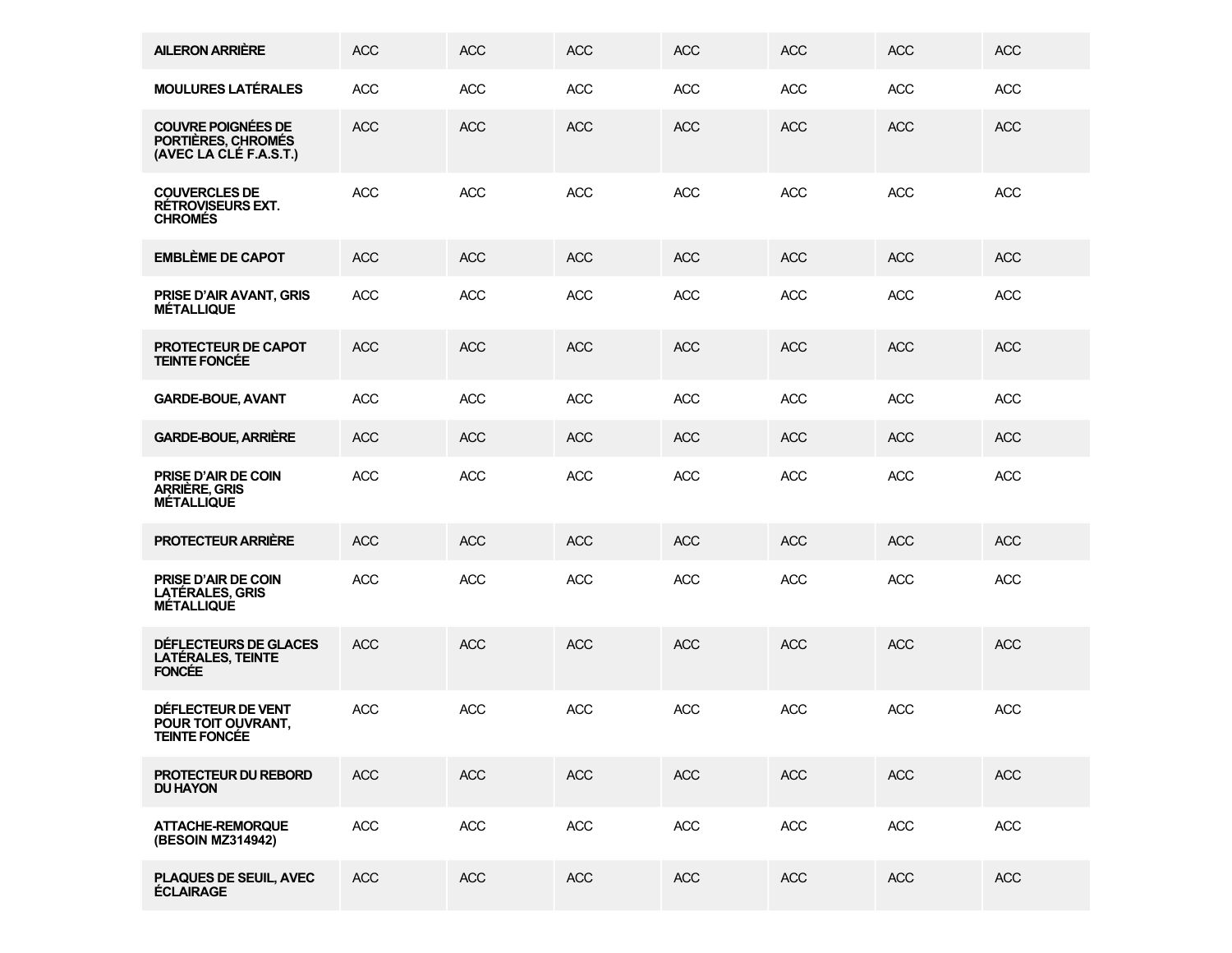| <b>CAPTEUR D'ASSISTANCE</b><br>AU STATIONNEMENT,<br><b>AVANT</b>                                               | <b>ACC</b> | <b>ACC</b> | <b>ACC</b> | <b>ACC</b> | <b>ACC</b> | <b>ACC</b> | <b>ACC</b> |
|----------------------------------------------------------------------------------------------------------------|------------|------------|------------|------------|------------|------------|------------|
| <b>FAISCEAU ÉLECTRIQUE</b><br>POUR ATTACHE-REMORQUE                                                            | <b>ACC</b> | <b>ACC</b> | <b>ACC</b> | <b>ACC</b> | <b>ACC</b> | <b>ACC</b> | <b>ACC</b> |
| PORTE-VÉLOS (2) POUR<br>ATTELAGE, 9028 - THULE                                                                 | <b>ACC</b> | <b>ACC</b> | <b>ACC</b> | <b>ACC</b> | <b>ACC</b> | <b>ACC</b> | <b>ACC</b> |
| PORTE-VÉLOS (4) POUR<br>ATTELAGE, 9029 - THULE                                                                 | <b>ACC</b> | <b>ACC</b> | <b>ACC</b> | <b>ACC</b> | <b>ACC</b> | <b>ACC</b> | <b>ACC</b> |
| PORTE-KAYAK                                                                                                    | <b>ACC</b> | <b>ACC</b> | <b>ACC</b> | <b>ACC</b> | <b>ACC</b> | <b>ACC</b> | <b>ACC</b> |
| KIT DE GALERIES DE TOIT,<br><b>MARQUE THULE POUR</b><br><b>VEHICULES EQUIPES DE</b><br><b>BARRES DE TOIT</b>   | <b>ACC</b> | <b>ACC</b> | <b>ACC</b> | <b>ACC</b> | <b>ACC</b> | <b>ACC</b> | <b>ACC</b> |
| KIT DE GALERIES DE TOIT,<br><b>MARQUE THULE POUR</b><br><b>VEHICULES EQUIPES DE</b><br><b>POINTS D'ANCRAGE</b> | <b>ACC</b> | <b>ACC</b> | <b>ACC</b> | <b>ACC</b> | <b>ACC</b> | <b>ACC</b> | <b>ACC</b> |
| PORTE-SKIS/PLANCHE À<br><b>NEIGE</b>                                                                           | <b>ACC</b> | <b>ACC</b> | <b>ACC</b> | <b>ACC</b> | <b>ACC</b> | <b>ACC</b> | <b>ACC</b> |
| PORTE-VÉLOS SUR TOIT,<br>599OE - THULE                                                                         | <b>ACC</b> | <b>ACC</b> | <b>ACC</b> | <b>ACC</b> | <b>ACC</b> | <b>ACC</b> | <b>ACC</b> |
| <b>CAPTEURS DE RECUL</b><br><b>NECESSAIRE</b><br><b>D'INSTALLATION</b>                                         | <b>ACC</b> | <b>ACC</b> | <b>ACC</b> | <b>ACC</b> | <b>ACC</b> | <b>ACC</b> | <b>ACC</b> |
| PORTE-CHARGE PULSE 614                                                                                         | <b>ACC</b> | <b>ACC</b> | <b>ACC</b> | <b>ACC</b> | <b>ACC</b> | <b>ACC</b> | <b>ACC</b> |
| PORTE-CHARGE FORCE XT<br><b>LARGE</b>                                                                          | <b>ACC</b> | <b>ACC</b> | <b>ACC</b> | <b>ACC</b> | <b>ACC</b> | <b>ACC</b> | <b>ACC</b> |
| PORTE-CHARGE FORCE XT<br><b>EXTRA LARGE</b>                                                                    | <b>ACC</b> | <b>ACC</b> | <b>ACC</b> | <b>ACC</b> | <b>ACC</b> | <b>ACC</b> | <b>ACC</b> |
| <b>EVO WINGBAR BARRES DE</b><br><b>CHARGEMENTS 53"</b>                                                         | ACC        | <b>ACC</b> | <b>ACC</b> | <b>ACC</b> | <b>ACC</b> | ACC        | <b>ACC</b> |
| <b>THULE COMPASS</b><br><b>SUPPORTER DES KAYAKS</b><br>OU DE SUP                                               | ACC        | <b>ACC</b> | <b>ACC</b> | <b>ACC</b> | <b>ACC</b> | ACC        | <b>ACC</b> |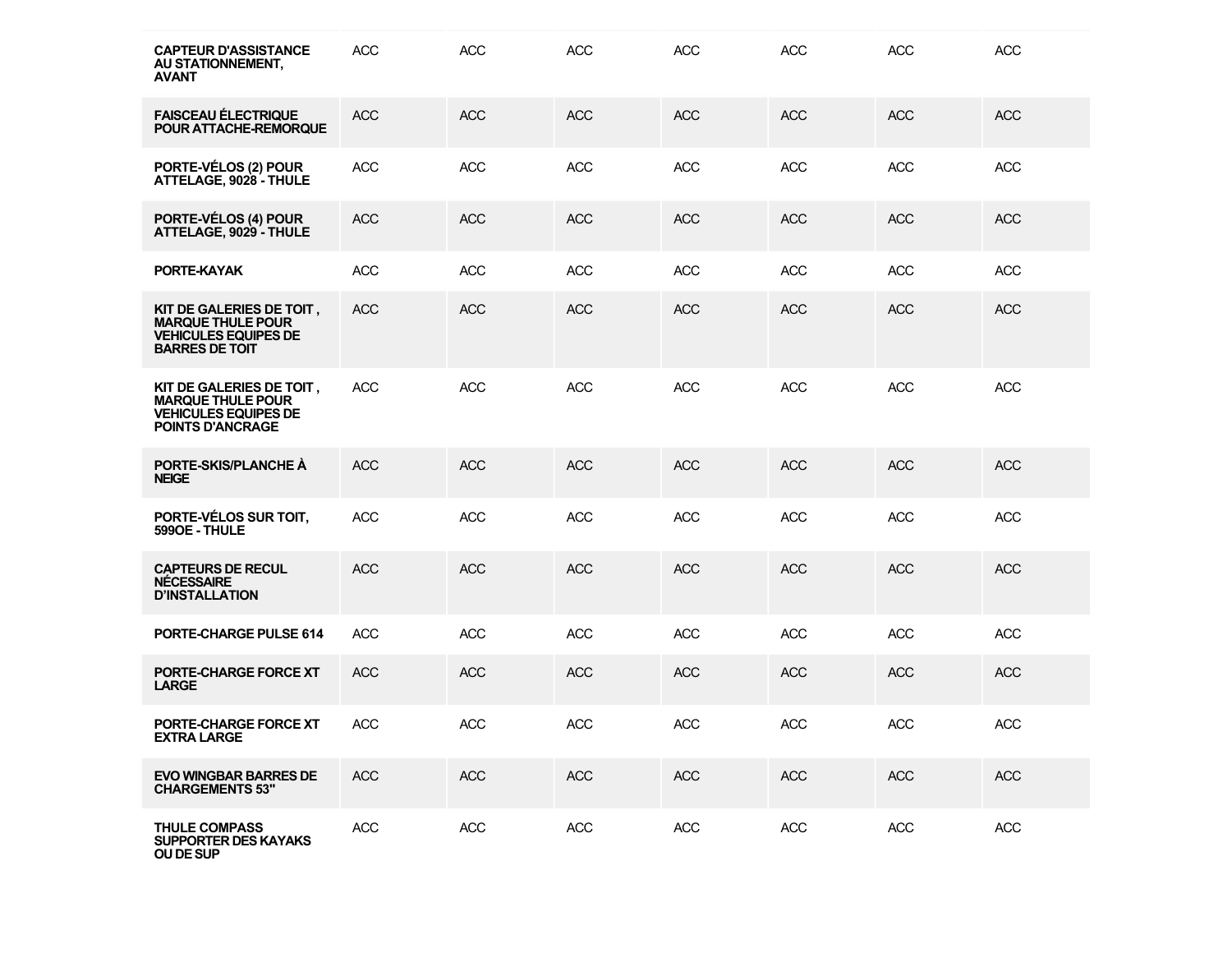| <b>PORTE-VELO SUR TOIT</b><br><b>PRORIDE XT</b>                       | <b>ACC</b> | <b>ACC</b> | <b>ACC</b> | <b>ACC</b> | <b>ACC</b> | <b>ACC</b> | <b>ACC</b> |
|-----------------------------------------------------------------------|------------|------------|------------|------------|------------|------------|------------|
| <b>PORTE-VELOS (4) CAMBER</b><br><b>POUR ATTELAGE</b>                 | <b>ACC</b> | <b>ACC</b> | <b>ACC</b> | <b>ACC</b> | <b>ACC</b> | <b>ACC</b> | <b>ACC</b> |
| PORTE-VELOS (2) CAMBER<br><b>POUR ATTELAGE</b>                        | ACC        | ACC        | ACC        | ACC        | <b>ACC</b> | <b>ACC</b> | <b>ACC</b> |
| <b>THULE SNOWPACK L</b><br><b>PORTE-SKIS OU DE</b><br><b>PLANCHES</b> | <b>ACC</b> | <b>ACC</b> | <b>ACC</b> | <b>ACC</b> | <b>ACC</b> | <b>ACC</b> | <b>ACC</b> |

| <b>INTÉRIEUR</b>                                                                                                                     |                          |            |            |                |                          |            |                          |
|--------------------------------------------------------------------------------------------------------------------------------------|--------------------------|------------|------------|----------------|--------------------------|------------|--------------------------|
| SIÈGES AVANT CHAUFFANT                                                                                                               | <b>STD</b>               | <b>STD</b> | <b>STD</b> | <b>STD</b>     | <b>STD</b>               | <b>STD</b> | <b>STD</b>               |
| SIÈGE DU CONDUCTEUR<br><b>RÉGLABLE EN 6</b><br><b>DIRECTIONS (COULISSANT,</b><br><b>INCLINABLE ET RÉGLABLE</b><br><b>EN HAUTEUR)</b> | <b>STD</b>               | <b>STD</b> | <b>STD</b> | <b>STD</b>     | <b>STD</b>               | <b>STD</b> | <b>STD</b>               |
| SIÈGE DU PASSAGER<br><b>AVANT RÉGLABLE EN 4</b><br><b>DIRECTIONS</b>                                                                 | <b>STD</b>               | <b>STD</b> | <b>STD</b> | <b>STD</b>     | <b>STD</b>               | <b>STD</b> | <b>STD</b>               |
| SIÈGES DU CONDUCTEUR<br>ET PASSAGER AVANT À<br>RÉGLAGE ÉLECTRIQUE                                                                    | $\blacksquare$           | <b>STD</b> | <b>STD</b> | $\blacksquare$ | <b>STD</b>               | <b>STD</b> | <b>STD</b>               |
| SIÈGE DE 2E RANGÉE À<br><b>DOSSIER RABATTABLE</b><br>SÉPARÉ À 60/40<br><b>(COULISSANT POUR SE ET)</b><br>GT)                         | <b>STD</b>               | <b>STD</b> | <b>STD</b> | <b>STD</b>     | <b>STD</b>               | <b>STD</b> | <b>STD</b>               |
| SIÈGE RABATTABLE À<br><b>PLAT A LA 3E RANGÉE</b>                                                                                     | $\overline{\phantom{a}}$ | <b>STD</b> | <b>STD</b> | <b>STD</b>     | <b>STD</b>               | <b>STD</b> | <b>STD</b>               |
| POCHETTE DE RANGEMENT<br>AU DOS DU SIÈGE DU<br><b>PASSAGER AVANT</b>                                                                 | <b>STD</b>               | <b>STD</b> | <b>STD</b> | <b>STD</b>     | <b>STD</b>               | <b>STD</b> | <b>STD</b>               |
| POCHETTE DE RANGEMENT<br>AU DOS DU SIÈGE DU<br><b>CONDUCTEUR</b>                                                                     | $\overline{\phantom{a}}$ | <b>STD</b> | <b>STD</b> |                | $\overline{\phantom{a}}$ |            | <b>STD</b>               |
| SIÈGES EN TISSU AVEC<br><b>COUTURES</b>                                                                                              | <b>STD</b>               | <b>STD</b> | <b>STD</b> | <b>STD</b>     | <b>STD</b>               |            | $\overline{\phantom{a}}$ |

**CONTRASTANTES**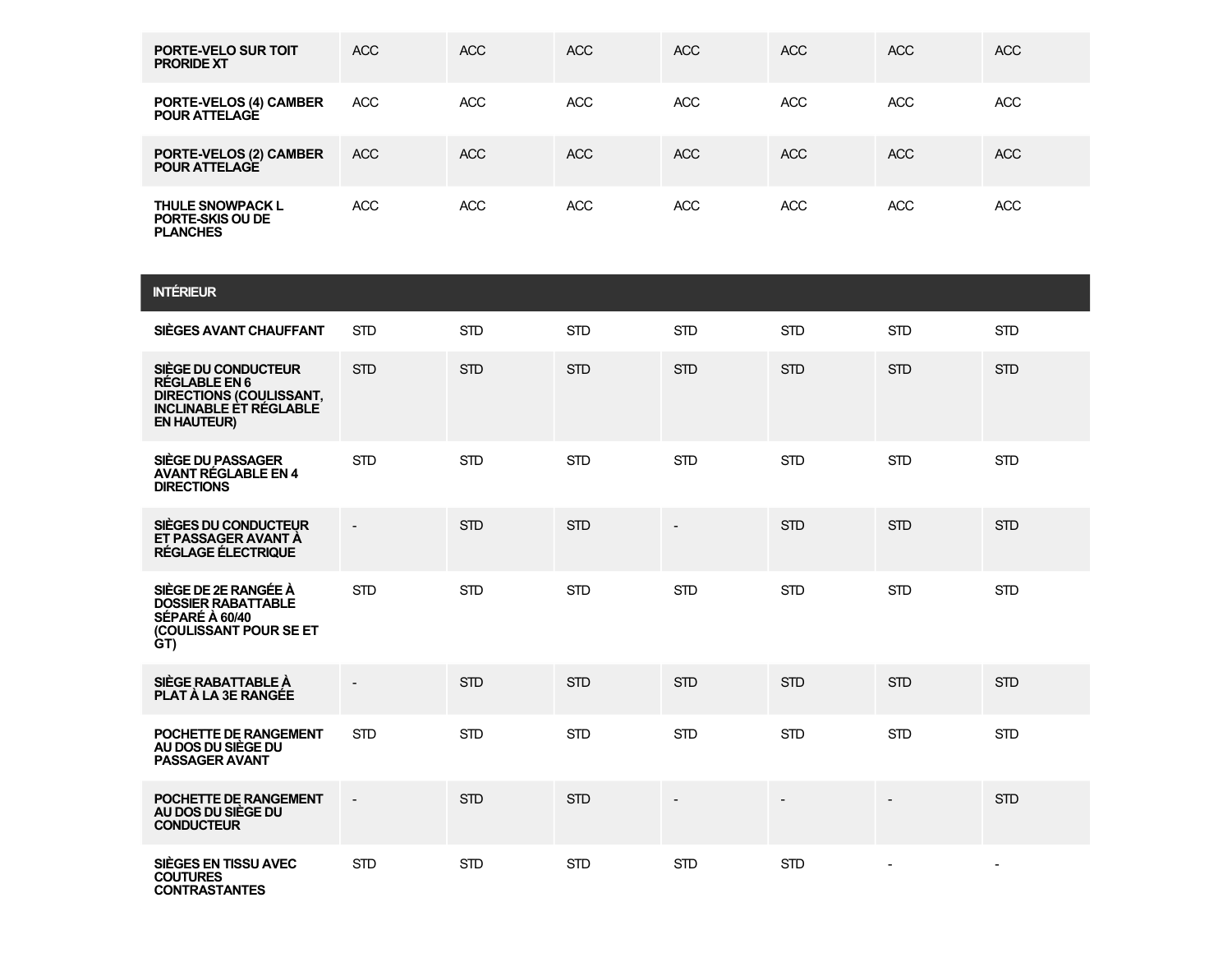| SIÈGES REHAUSSÉS DE<br><b>SUÈDE ARTIFICIEL</b>                                                                                                                                    |               | <b>STD</b>               | <b>STD</b> |                          | <b>STD</b>               | <b>STD</b>     |                          |
|-----------------------------------------------------------------------------------------------------------------------------------------------------------------------------------|---------------|--------------------------|------------|--------------------------|--------------------------|----------------|--------------------------|
| SIÈGES REHAUSSÉS DE<br><b>CUIR</b>                                                                                                                                                |               | $\overline{\phantom{a}}$ | <b>STD</b> | $\blacksquare$           | $\blacksquare$           | $\blacksquare$ | <b>STD</b>               |
| <b>GARNITURE DE PAVILLON</b><br><b>NOIRE</b>                                                                                                                                      | $\frac{1}{2}$ |                          |            | $\overline{\phantom{a}}$ | $\overline{\phantom{a}}$ | <b>STD</b>     | $\overline{\phantom{a}}$ |
| <b>PARE-SOLEIL AVEC MIROIR</b><br>DE COURTOISIE ÉCLAIRE<br>POUR LE CONDUCTEUR ET<br><b>LE PASSAGER AVANT</b>                                                                      | <b>STD</b>    | <b>STD</b>               | <b>STD</b> | <b>STD</b>               | <b>STD</b>               | <b>STD</b>     | <b>STD</b>               |
| <b>LAMPES DE LECTURE</b><br><b>AVANT</b>                                                                                                                                          | <b>STD</b>    | <b>STD</b>               | <b>STD</b> | <b>STD</b>               | <b>STD</b>               | <b>STD</b>     | <b>STD</b>               |
| <b>RÉTROVISEUR À</b><br><b>ÉLECTROCHROME AVEC</b><br><b>HOMELINK</b>                                                                                                              |               | <b>STD</b>               | <b>STD</b> | $\blacksquare$           | <b>STD</b>               | <b>STD</b>     | <b>STD</b>               |
| <b>LAMPE D'HABITACLE ET</b><br><b>LAMPE D'ESPACE DE</b><br><b>CHARGEMENT</b>                                                                                                      | <b>STD</b>    | <b>STD</b>               | <b>STD</b> | <b>STD</b>               | <b>STD</b>               | <b>STD</b>     | <b>STD</b>               |
| POIGNÉES DE MAINTIEN<br><b>RÉTRACTABLE (X4)</b>                                                                                                                                   | $\mbox{STD}$  | <b>STD</b>               | <b>STD</b> | <b>STD</b>               | <b>STD</b>               | <b>STD</b>     | <b>STD</b>               |
| PORTE-MANTEAU SUR LA<br>POIGNÉE DE MAINTIEN<br><b>ARRIERE</b>                                                                                                                     | <b>STD</b>    | <b>STD</b>               | <b>STD</b> | <b>STD</b>               | <b>STD</b>               | <b>STD</b>     | <b>STD</b>               |
| PRISES DE COURANT 12<br>VOLTS <sub>(3)</sub>                                                                                                                                      | $\mbox{STD}$  | <b>STD</b>               | <b>STD</b> | <b>STD</b>               | <b>STD</b>               | <b>STD</b>     | <b>STD</b>               |
| <b>CONSOLE CENTRALE AU</b><br>PLANCHER AVEC<br>ÉCLAIRAGE A DEL AVEC<br><b>ACCOUDOIR EN CUIRETTE</b><br><b>AVEC REMBOURRAGE</b><br><b>SOUPLE ET DEUX PORTE-</b><br><b>GOBELETS</b> | <b>STD</b>    | <b>STD</b>               | <b>STD</b> | <b>STD</b>               | <b>STD</b>               | <b>STD</b>     | <b>STD</b>               |
| <b>ACCOUDOIR CENTRAL</b><br><b>ARRIÈRE AVEC PORTE-</b><br><b>GOBELETS</b>                                                                                                         | <b>STD</b>    | <b>STD</b>               | <b>STD</b> | <b>STD</b>               | <b>STD</b>               | <b>STD</b>     | <b>STD</b>               |
| <b>VIDE-POCHES DANS LES</b><br>PORTIÈRES AVEC PORTE-<br><b>BOUTEILLE INTÉGRÉ (500</b><br><b>ML)</b> (X4)                                                                          | <b>STD</b>    | <b>STD</b>               | <b>STD</b> | <b>STD</b>               | <b>STD</b>               | <b>STD</b>     | <b>STD</b>               |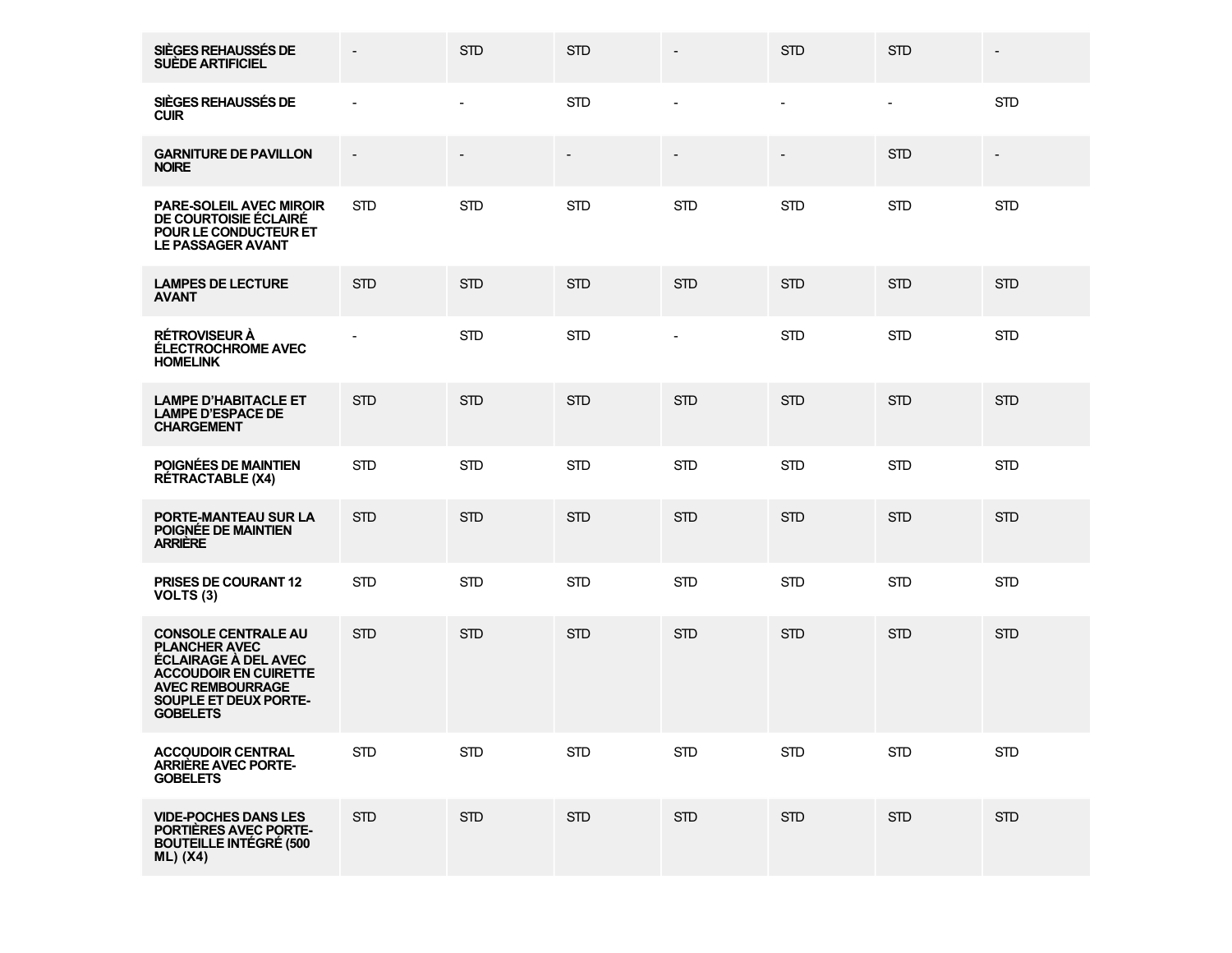| <b>CROCHETS D'ARRIMAGE</b><br><b>DANS L'ESPACE DE</b><br><b>CHARGEMENT</b>                                | <b>STD</b>               | <b>STD</b> | <b>STD</b> | <b>STD</b>               | <b>STD</b>               | <b>STD</b>               | <b>STD</b>               |
|-----------------------------------------------------------------------------------------------------------|--------------------------|------------|------------|--------------------------|--------------------------|--------------------------|--------------------------|
| <b>COMPARTIMENT DE</b><br><b>RANGEMENT SOUS LE</b><br><b>PLANCHER DE L'ESPACE DE</b><br><b>CHARGEMENT</b> | <b>STD</b>               | <b>STD</b> | <b>STD</b> |                          | $\overline{\phantom{a}}$ | <b>STD</b>               |                          |
| <b>BOÎTE À GANTS AVEC</b><br><b>ECLAIRAGE</b>                                                             | <b>STD</b>               | <b>STD</b> | <b>STD</b> | <b>STD</b>               | <b>STD</b>               | <b>STD</b>               | <b>STD</b>               |
| <b>CACHE-BAGAGES</b>                                                                                      | <b>STD</b>               | <b>STD</b> | <b>STD</b> | <b>STD</b>               | <b>STD</b>               | <b>STD</b>               | <b>STD</b>               |
| <b>VOLANT GAINÉ DE CUIR</b><br><b>AVEC ACCENTUATIONS</b><br><b>PIANO NOIR</b>                             | <b>STD</b>               | <b>STD</b> | <b>STD</b> | <b>STD</b>               | <b>STD</b>               | <b>STD</b>               | <b>STD</b>               |
| POMMEAU DE LEVIER DE<br><b>VITESSES GAINÉ DE CUIR</b>                                                     | <b>STD</b>               | <b>STD</b> | <b>STD</b> | <b>STD</b>               | <b>STD</b>               | <b>STD</b>               | <b>STD</b>               |
| PARTIE SUPÉRIEURE DE<br>PLANCHE DE BORD DOUCE<br><b>AU TOUCHER</b>                                        | <b>STD</b>               | <b>STD</b> | <b>STD</b> | <b>STD</b>               | <b>STD</b>               | <b>STD</b>               | <b>STD</b>               |
| <b>PANNEAU DU LEVIER DE</b><br><b>VITESSES NOIR LUSTRÉ</b><br><b>AVEC ENCADREMENT</b><br><b>ARGENTE</b>   | <b>STD</b>               | <b>STD</b> | <b>STD</b> | <b>STD</b>               | <b>STD</b>               | <b>STD</b>               | <b>STD</b>               |
| <b>TABLEAU DE BORD NOIR</b><br><b>LUSTRE</b>                                                              | $\blacksquare$           | <b>STD</b> | <b>STD</b> |                          | $\blacksquare$           | $\overline{\phantom{a}}$ | <b>STD</b>               |
| PANNEAU CONTRASTANT<br><b>AVEC FILET DECORATIF</b>                                                        | $\overline{\phantom{a}}$ | <b>STD</b> | <b>STD</b> | $\overline{\phantom{a}}$ | <b>STD</b>               | <b>STD</b>               | $\overline{\phantom{a}}$ |
| <b>PANNEAU CONTRASTANT</b><br><b>AVEC FILET DECORATIF</b>                                                 | $\blacksquare$           |            | <b>STD</b> |                          | $\overline{\phantom{a}}$ | $\overline{\phantom{a}}$ | <b>STD</b>               |
| POIGNÉES DE PORTIÈRES<br><b>INTÉRIEURES CHROMÉES</b>                                                      | <b>STD</b>               | <b>STD</b> | <b>STD</b> | <b>STD</b>               | <b>STD</b>               | <b>STD</b>               | <b>STD</b>               |
| <b>ÉCLAIRAGE AVANT AU</b><br><b>PLANCHER</b>                                                              | <b>STD</b>               | <b>STD</b> | <b>STD</b> | <b>STD</b>               | <b>STD</b>               | <b>STD</b>               | <b>STD</b>               |
| <b>TAPIS DE SOL</b>                                                                                       | <b>STD</b>               | <b>STD</b> | <b>STD</b> | <b>STD</b>               | <b>STD</b>               | <b>STD</b>               | <b>STD</b>               |
| PANNEAUX D'INTERUPTEUR<br>DE PORTE, NOIR PIANO                                                            | ACC                      | ACC        | ACC        | ACC                      | ACC                      | ACC                      | ACC                      |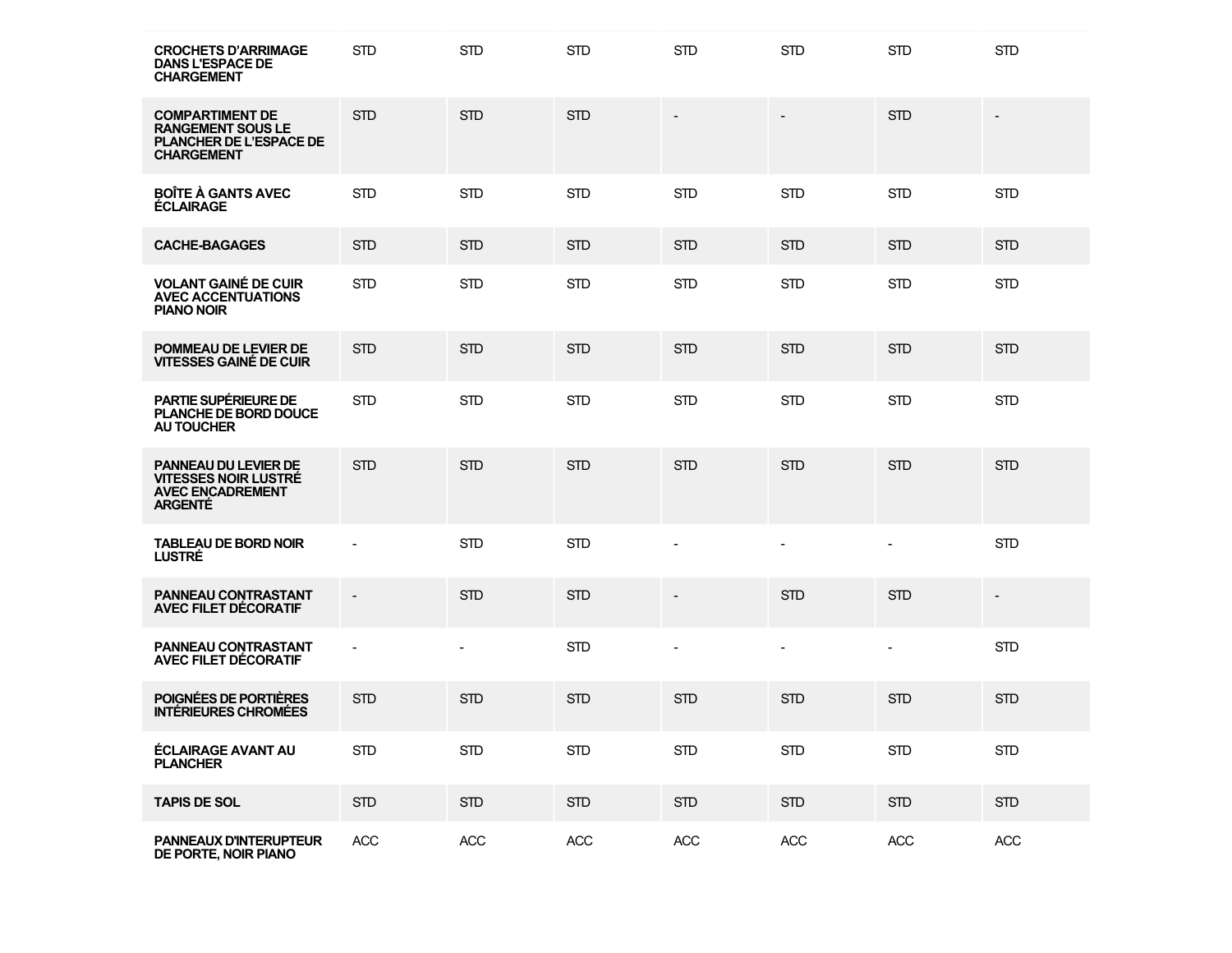| PANNEAUX DÉCORATIFS,<br><b>INTÉRIEUR ARGENT</b>                                 | <b>ACC</b> | <b>ACC</b> | <b>ACC</b> | <b>ACC</b> | <b>ACC</b> | <b>ACC</b> | <b>ACC</b> |
|---------------------------------------------------------------------------------|------------|------------|------------|------------|------------|------------|------------|
| PANNEAUX DÉCORATIFS,<br><b>INTÉRIEUR, NOIR PIANO</b>                            | <b>ACC</b> | <b>ACC</b> | <b>ACC</b> | <b>ACC</b> | <b>ACC</b> | <b>ACC</b> | <b>ACC</b> |
| <b>TAPIS DE SOL QUATRES</b><br><b>SAISONS EN CAOUTCHOUC</b>                     | <b>ACC</b> | <b>ACC</b> | <b>ACC</b> | <b>ACC</b> | <b>ACC</b> | <b>ACC</b> | <b>ACC</b> |
| <b>CENDRIER</b>                                                                 | <b>ACC</b> | <b>ACC</b> | <b>ACC</b> | <b>ACC</b> | <b>ACC</b> | <b>ACC</b> | <b>ACC</b> |
| <b>TAPIS POUR ESPACE DE</b><br><b>CHARGEMENT</b>                                | <b>ACC</b> | <b>ACC</b> | <b>ACC</b> | <b>ACC</b> | <b>ACC</b> | <b>ACC</b> | <b>ACC</b> |
| FILET À BAGAGES                                                                 | <b>ACC</b> | <b>ACC</b> | <b>ACC</b> | <b>ACC</b> | <b>ACC</b> | <b>ACC</b> | <b>ACC</b> |
| <b>TAPIS DE SOL DE QUATRE</b><br><b>SAISONS EN CAOUTCHOUC</b>                   | <b>ACC</b> | <b>ACC</b> | <b>ACC</b> | <b>ACC</b> | <b>ACC</b> | <b>ACC</b> | <b>ACC</b> |
| <b>TAPIS D'ESPACE À</b><br><b>CHARGEMENT EN</b><br><b>CAOUTCHOUC</b>            | <b>ACC</b> | <b>ACC</b> | <b>ACC</b> | <b>ACC</b> | <b>ACC</b> | <b>ACC</b> | <b>ACC</b> |
| PLAQUES DE SEUIL, JEU DE<br>6                                                   | <b>ACC</b> | <b>ACC</b> | <b>ACC</b> | <b>ACC</b> | <b>ACC</b> | <b>ACC</b> | <b>ACC</b> |
| POMMEAU DU LEVIER DE<br><b>VITESSES</b>                                         | <b>ACC</b> | <b>ACC</b> | <b>ACC</b> | <b>ACC</b> | <b>ACC</b> | <b>ACC</b> | <b>ACC</b> |
| <b>COUVRE-BAGAGES AVEC</b><br><b>HAYON ELECTRIQUE</b>                           | <b>ACC</b> | <b>ACC</b> | <b>ACC</b> | <b>ACC</b> | <b>ACC</b> | <b>ACC</b> | <b>ACC</b> |
| <b>COUVRE-BAGAGES POUR</b><br><b>VÉHICULE SANS HAYON</b><br>ELEC.               | <b>ACC</b> | <b>ACC</b> | <b>ACC</b> | <b>ACC</b> | <b>ACC</b> | <b>ACC</b> | <b>ACC</b> |
| <b>ALLUME-CIGARE</b>                                                            | <b>ACC</b> | <b>ACC</b> | <b>ACC</b> | <b>ACC</b> | <b>ACC</b> | <b>ACC</b> | <b>ACC</b> |
| KIT D'ÉCLAIRAGE DE SOL<br>(LED BLEUE)                                           | <b>ACC</b> | <b>ACC</b> | <b>ACC</b> | <b>ACC</b> | <b>ACC</b> | <b>ACC</b> | <b>ACC</b> |
| <b>KIT D'ILLUMINATION DU</b><br><b>LEVIER DE VITESSE (LED</b><br><b>BLEUE</b> ) | <b>ACC</b> | <b>ACC</b> | <b>ACC</b> | <b>ACC</b> | <b>ACC</b> | <b>ACC</b> | <b>ACC</b> |
| <b>CARGO TECH SYSTEME DE</b><br><b>CONFINEMENT</b>                              | <b>ACC</b> | ACC        | <b>ACC</b> | <b>ACC</b> | <b>ACC</b> | <b>ACC</b> | <b>ACC</b> |
| <b>PLATEAU DE COFFRE</b><br>(OUTLANDER 2014+)                                   | <b>ACC</b> | <b>ACC</b> | <b>ACC</b> | <b>ACC</b> | <b>ACC</b> | <b>ACC</b> | <b>ACC</b> |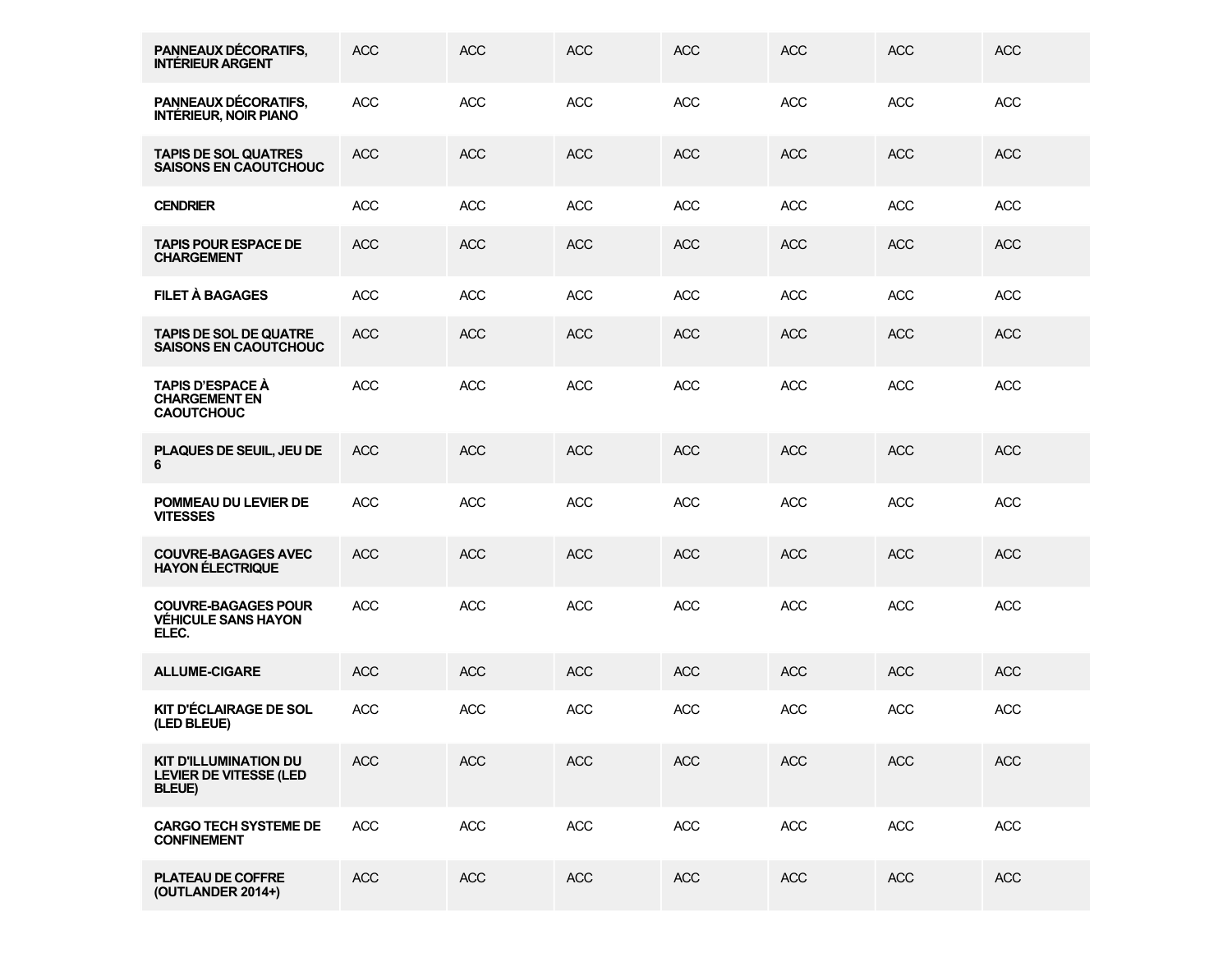| <b>CONFORT ET COMMODITÉ</b>                                                                                                                                                |                          |            |            |                          |                |                          |                          |
|----------------------------------------------------------------------------------------------------------------------------------------------------------------------------|--------------------------|------------|------------|--------------------------|----------------|--------------------------|--------------------------|
| <b>CLIMATISATION A</b><br><b>REGULATEUR</b><br><b>AUTOMATIQUE DE LA</b><br><b>TEMPÉRATURE À DEUX</b><br><b>ZONES</b>                                                       | <b>STD</b>               | <b>STD</b> | <b>STD</b> | <b>STD</b>               | <b>STD</b>     | <b>STD</b>               | <b>STD</b>               |
| FILTRE À AIR MICRONIQUE                                                                                                                                                    | <b>STD</b>               | <b>STD</b> | <b>STD</b> | <b>STD</b>               | <b>STD</b>     | <b>STD</b>               | <b>STD</b>               |
| <b>CONDUITS DE CHAUFFAGE</b><br>ARRIÈRE (À L'ARRIÈRE DE<br>LA CONSOLE CENTRALE)                                                                                            | <b>STD</b>               | <b>STD</b> | <b>STD</b> | <b>STD</b>               | <b>STD</b>     | <b>STD</b>               | <b>STD</b>               |
| <b>INTERFACE « MAINS LIBRES</b><br>» BLUETOOTH® 2.0 POUR<br>TÉLÉPHONE CELLULAIRE<br><b>AVEC TRANSMISSION EN</b><br><b>CONTINU, PORT USB ET</b><br><b>COMMANDES VOCALES</b> | <b>STD</b>               | <b>STD</b> | <b>STD</b> | <b>STD</b>               | <b>STD</b>     | <b>STD</b>               | <b>STD</b>               |
| <b>TÉLÉDEVERROUILLAGE</b><br><b>SANS CLÉ</b>                                                                                                                               | <b>STD</b>               | <b>STD</b> | <b>STD</b> |                          | $\blacksquare$ | $\blacksquare$           |                          |
| <b>TÉLÉDEVERROUILLAGE</b><br>SANS CLÉ F.A.S.T. À<br><b>BOUTON-POUSSOIR</b>                                                                                                 | $\overline{\phantom{a}}$ | <b>STD</b> | <b>STD</b> | <b>STD</b>               | <b>STD</b>     | <b>STD</b>               | <b>STD</b>               |
| <b>GLACES AVANT À</b><br><b>COMMANDE ÉLECTRIQUE À</b><br><b>MONTÉE ET DESCENTE</b><br><b>AUTOMATIQUES (TOUTES</b><br>POUR CONDUCTEUR)                                      | <b>STD</b>               | <b>STD</b> | <b>STD</b> | <b>STD</b>               | <b>STD</b>     | <b>STD</b>               | <b>STD</b>               |
| <b>COMMUTATEUR DE</b><br><b>FENÊTRE ÉCLAIRÉ</b>                                                                                                                            | <b>STD</b>               | <b>STD</b> | <b>STD</b> | <b>STD</b>               | <b>STD</b>     | <b>STD</b>               | <b>STD</b>               |
| <b>RÉGULATEUR DE VITESSE</b>                                                                                                                                               | <b>STD</b>               | <b>STD</b> | <b>STD</b> | <b>STD</b>               | <b>STD</b>     | <b>STD</b>               | $\overline{\phantom{a}}$ |
| RÉGULATEUR DE VITESSE<br><b>ADAPTATIF (ACC)</b>                                                                                                                            | $\overline{\phantom{a}}$ |            |            | $\overline{\phantom{a}}$ | $\overline{a}$ | $\overline{\phantom{a}}$ | <b>STD</b>               |
| <b>CHAÎNE AUDIO À ÉCRAN</b><br><b>D'AFFICHAGE DE 7 PO</b><br>POUR TÉLÉPHONE<br><b>INTELLIGENT AVEC</b><br><b>ANDROID AUTO(MC) ET</b><br><b>CARPLAY D'APPLE</b>             | <b>STD</b>               | <b>STD</b> | <b>STD</b> | STD                      | <b>STD</b>     | <b>STD</b>               | <b>STD</b>               |
| <b>6 HAUT-PARLEURS</b>                                                                                                                                                     | <b>STD</b>               | <b>STD</b> | <b>STD</b> | <b>STD</b>               | <b>STD</b>     | <b>STD</b>               | $\overline{\phantom{a}}$ |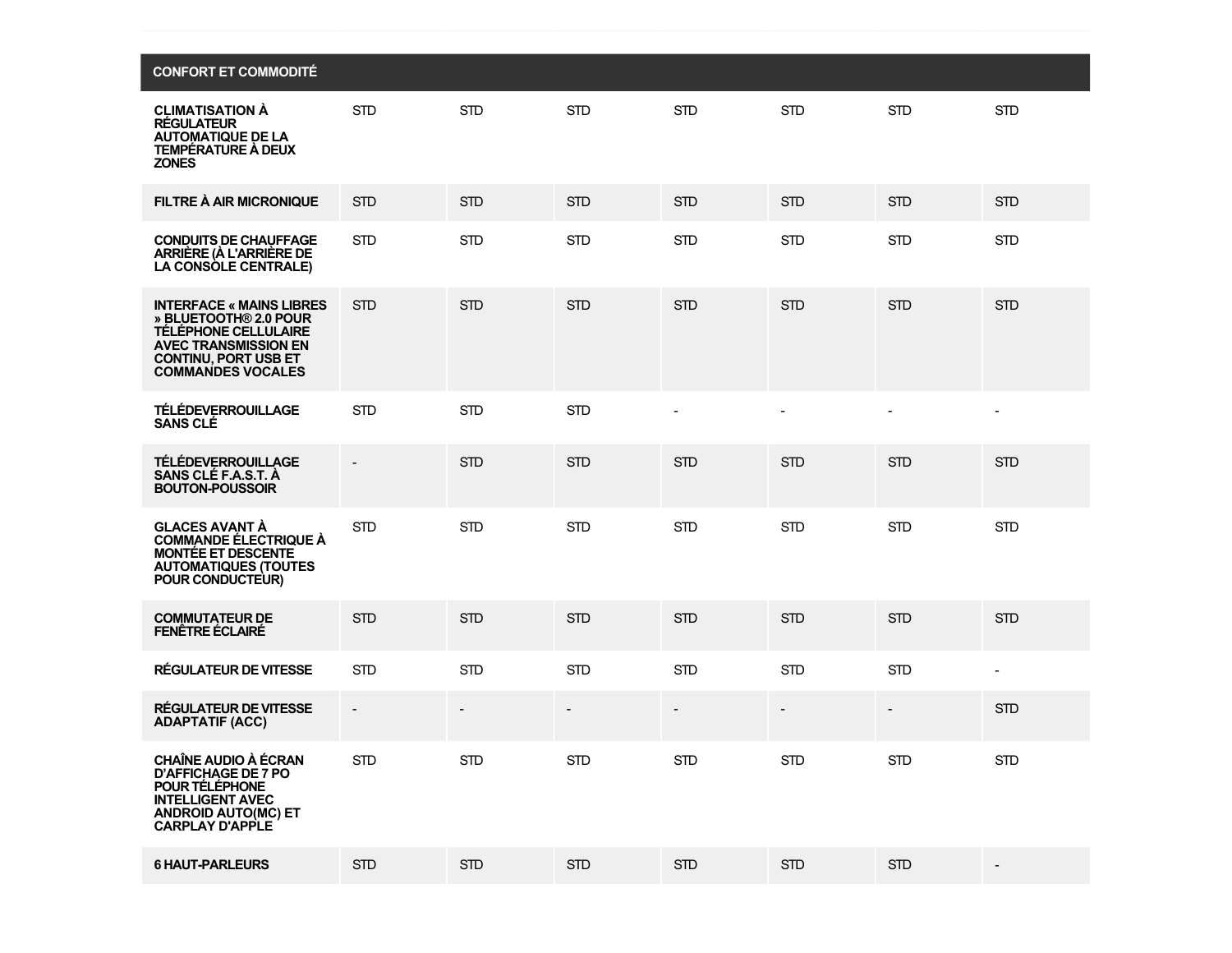**CHAÎNE AUDIO HAUT DE GAMME ROCKFORD-FOSGATE(MD) PUNCH(MD) DE 710 WATTS (MAX) NAVEC 9 HAUT-PARLEURS, INCLUANT CAISSON DE BASSE DE 25 CM DANS LE COFFRE**

| <b>RADIO SATELLITE</b><br><b>SIRIUSXM® AVEC</b><br><b>ABONNEMENT GRATUIT DE</b><br>3 MOIS                                                                                                                                                                                                                                                                                                                    | <b>STD</b>                   | <b>STD</b>               | <b>STD</b> | <b>STD</b>               | <b>STD</b>               | <b>STD</b>     | <b>STD</b>               |
|--------------------------------------------------------------------------------------------------------------------------------------------------------------------------------------------------------------------------------------------------------------------------------------------------------------------------------------------------------------------------------------------------------------|------------------------------|--------------------------|------------|--------------------------|--------------------------|----------------|--------------------------|
| <b>CAMÉRA DE RECUL</b>                                                                                                                                                                                                                                                                                                                                                                                       | <b>STD</b>                   | <b>STD</b>               | <b>STD</b> | <b>STD</b>               | <b>STD</b>               | <b>STD</b>     | $\sim$                   |
| <b>SYSTÈME À CAMÉRAS</b><br><b>MULTIPLES</b>                                                                                                                                                                                                                                                                                                                                                                 | $\qquad \qquad \blacksquare$ | $\overline{\phantom{a}}$ | <b>STD</b> | $\overline{\phantom{a}}$ | $\overline{\phantom{a}}$ | $\frac{1}{2}$  | <b>STD</b>               |
| <b>COMMANDES AUDIO ET DE</b><br>RÉGULATEUR DE VITESSE<br><b>AU VOLANT</b>                                                                                                                                                                                                                                                                                                                                    | <b>STD</b>                   | <b>STD</b>               | <b>STD</b> | <b>STD</b>               | <b>STD</b>               | <b>STD</b>     | <b>STD</b>               |
| <b>VOLANT CHAUFFANT</b>                                                                                                                                                                                                                                                                                                                                                                                      | $\overline{a}$               |                          | <b>STD</b> | $\overline{\phantom{a}}$ | <b>STD</b>               | <b>STD</b>     | <b>STD</b>               |
| <b>COLONNE DE DIRECTION</b><br><b>INCLINABLE ET</b><br><b>TÉLESCOPIQUE</b>                                                                                                                                                                                                                                                                                                                                   | <b>STD</b>                   | <b>STD</b>               | <b>STD</b> | <b>STD</b>               | <b>STD</b>               | <b>STD</b>     | <b>STD</b>               |
| <b>INDICATEUR DE VITESSE ET</b><br><b>TACHYMETRE A</b><br><b>CONTRASTE ELEVE</b>                                                                                                                                                                                                                                                                                                                             | <b>STD</b>                   | <b>STD</b>               | <b>STD</b> | <b>STD</b>               | <b>STD</b>               | <b>STD</b>     | <b>STD</b>               |
| <b>AFFICHAGE MULTI-</b><br><b>INFORMATION</b><br><b>(TOTALISATEUR PARTIEL)</b><br><b>ÉT ODOMÉTRE,</b><br><b>CONSOMMATION</b><br><b>MOYENNE, AUTONOMIE DE</b><br><b>CARBURANT, RAPPEL DE</b><br><b>SERVICE D'ENTRETIEN.</b><br><b>INDICATEUR DE POSITION</b><br>DE CVT/BVM, TÉMOIN DE<br><b>TEMPERATURE DU LIQUIDE</b><br>DE REFROIDISSEMENT ET<br><b>AVERTISSEMENT DE BAS</b><br><b>NIVEAU DE CARBURANT)</b> | <b>STD</b>                   | <b>STD</b>               | <b>STD</b> | <b>STD</b>               | <b>STD</b>               | <b>STD</b>     | <b>STD</b>               |
| <b>VOYANT «ECO»</b>                                                                                                                                                                                                                                                                                                                                                                                          | <b>STD</b>                   | <b>STD</b>               | <b>STD</b> | <b>STD</b>               | <b>STD</b>               | <b>STD</b>     | <b>STD</b>               |
| <b>COMMUTATEUR</b><br><b>D'ALLUMAGE ÉCLAIRÉ</b><br>(NON DISPONIBLE AVEC LE<br>SYSTÈME F.A.S.T.)                                                                                                                                                                                                                                                                                                              | <b>STD</b>                   | <b>STD</b>               | <b>STD</b> | $\blacksquare$           | $\blacksquare$           | $\blacksquare$ | $\overline{\phantom{a}}$ |

<u>starting the starting of the starting of the starting of the starting of the starting of the starting of the starting of the starting of the starting of the starting of the starting of the starting of the starting of the </u>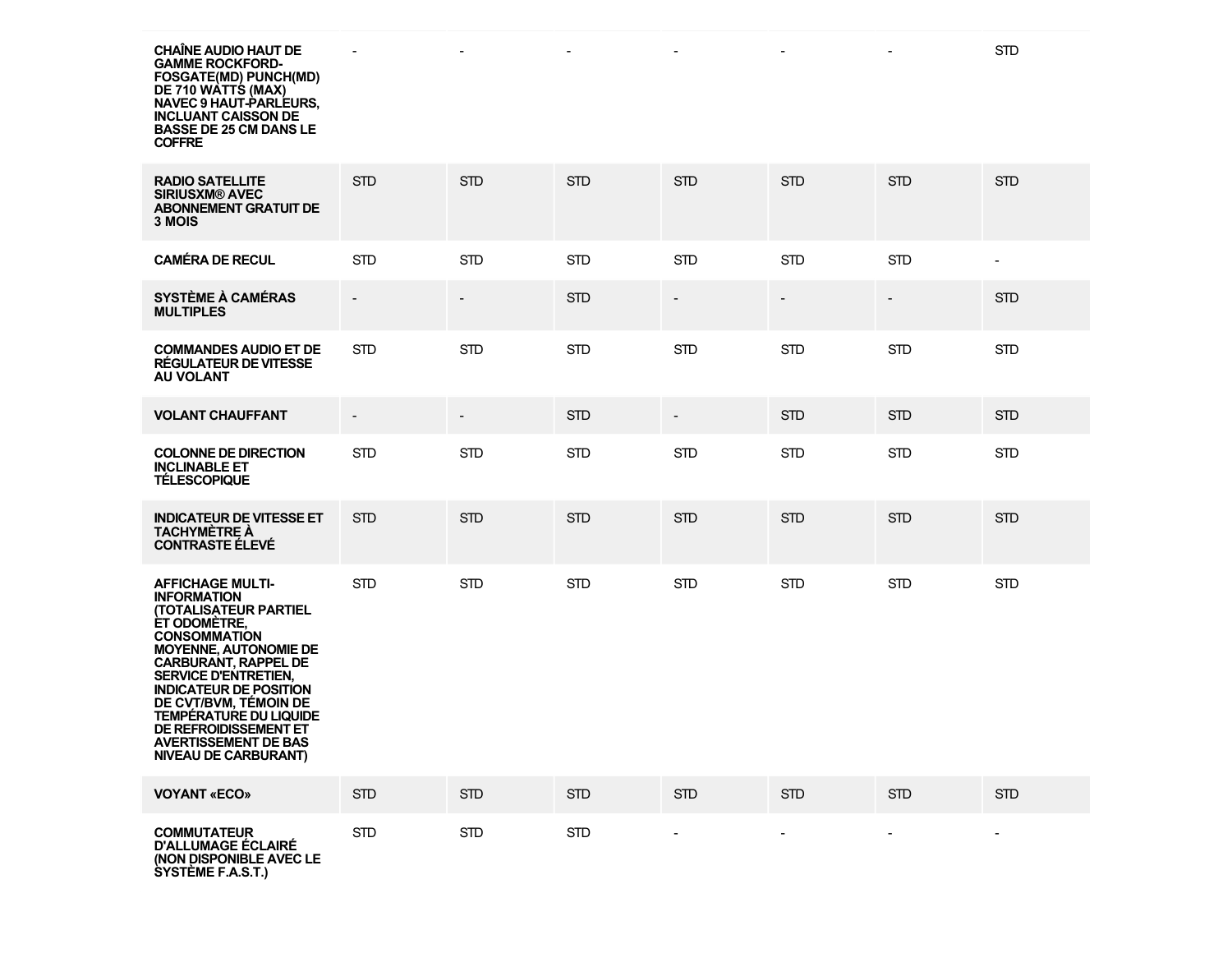| <b>VOYANT DE RAPPEL DE</b><br><b>BOUCLAGE DE LA</b><br><b>CEINTURE</b>       | <b>STD</b> | <b>STD</b> | <b>STD</b> | <b>STD</b>     | <b>STD</b>               | <b>STD</b> | <b>STD</b> |
|------------------------------------------------------------------------------|------------|------------|------------|----------------|--------------------------|------------|------------|
| <b>COMMANDE D'OUVERTURE</b><br>DU VOLET DU RÉSERVOIR<br><b>DE CARBURANT</b>  | <b>STD</b> | <b>STD</b> | <b>STD</b> | <b>STD</b>     | <b>STD</b>               | <b>STD</b> | <b>STD</b> |
| <b>HAYON À COMMANDE</b><br><b>ÉLECTRIQUE</b>                                 |            |            |            | $\blacksquare$ | $\overline{\phantom{a}}$ | <b>STD</b> | <b>STD</b> |
| <b>ESSUIE-GLACES AVEC</b><br>DÉTECTEUR DE PLUIE                              |            |            | <b>STD</b> | Ξ.             | <b>STD</b>               | <b>STD</b> | <b>STD</b> |
| <b>AVERTISSEMENT DE</b><br><b>NIVEAU BAS DE LIQUIDE</b><br><b>LAVE-GLACE</b> | <b>STD</b> | <b>STD</b> | <b>STD</b> | <b>STD</b>     | <b>STD</b>               | <b>STD</b> | <b>STD</b> |
| <b>SYSTÈME DE</b><br><b>DIVERTISSEMENT POUR LE</b><br><b>SIÈGE ARRIÈRE</b>   | <b>ACC</b> | <b>ACC</b> | <b>ACC</b> | <b>ACC</b>     | <b>ACC</b>               | <b>ACC</b> | <b>ACC</b> |
| <b>ÉCOUTEURS POUR</b><br><b>SYSTÈME DE</b><br><b>DIVERTISSEMENT</b>          | <b>ACC</b> | <b>ACC</b> | <b>ACC</b> | <b>ACC</b>     | <b>ACC</b>               | <b>ACC</b> | <b>ACC</b> |
| <b>DÉMARREUR À DISTANCE</b><br>(AVEC UNE<br><b>TELECOMMANDE)</b>             | <b>ACC</b> | <b>ACC</b> | ACC        | <b>ACC</b>     | ACC                      | <b>ACC</b> | ACC        |

| <b>COULEURS EXTÉRIEURES</b> |            |            |            |            |            |                          |            |  |  |  |
|-----------------------------|------------|------------|------------|------------|------------|--------------------------|------------|--|--|--|
| <b>BRUN QUARTZ</b>          | <b>STD</b> | <b>STD</b> | <b>STD</b> | <b>STD</b> | <b>STD</b> | $\blacksquare$           | <b>STD</b> |  |  |  |
| <b>BLEU COSMIQUE</b>        | <b>STD</b> | <b>STD</b> | <b>STD</b> | <b>STD</b> | <b>STD</b> | $\overline{\phantom{a}}$ | <b>STD</b> |  |  |  |
| <b>ROUGE RALLYE</b>         | <b>STD</b> | <b>STD</b> | <b>STD</b> | <b>STD</b> | <b>STD</b> | $\blacksquare$           | <b>STD</b> |  |  |  |
| <b>GRIS TITANE</b>          | <b>STD</b> | <b>STD</b> | <b>STD</b> | <b>STD</b> | <b>STD</b> | $\overline{\phantom{a}}$ | <b>STD</b> |  |  |  |
| <b>ARGENT STERLING</b>      | <b>STD</b> | <b>STD</b> | <b>STD</b> | <b>STD</b> | <b>STD</b> | $\blacksquare$           | <b>STD</b> |  |  |  |
| <b>NOIR LABRADOR</b>        | OPT        | OPT        | OPT        | OPT        | OPT        | <b>STD</b>               | <b>OPT</b> |  |  |  |
| <b>BLANC PERLÉ</b>          | OPT        | OPT        | OPT        | OPT        | OPT        | $\overline{\phantom{a}}$ | OPT        |  |  |  |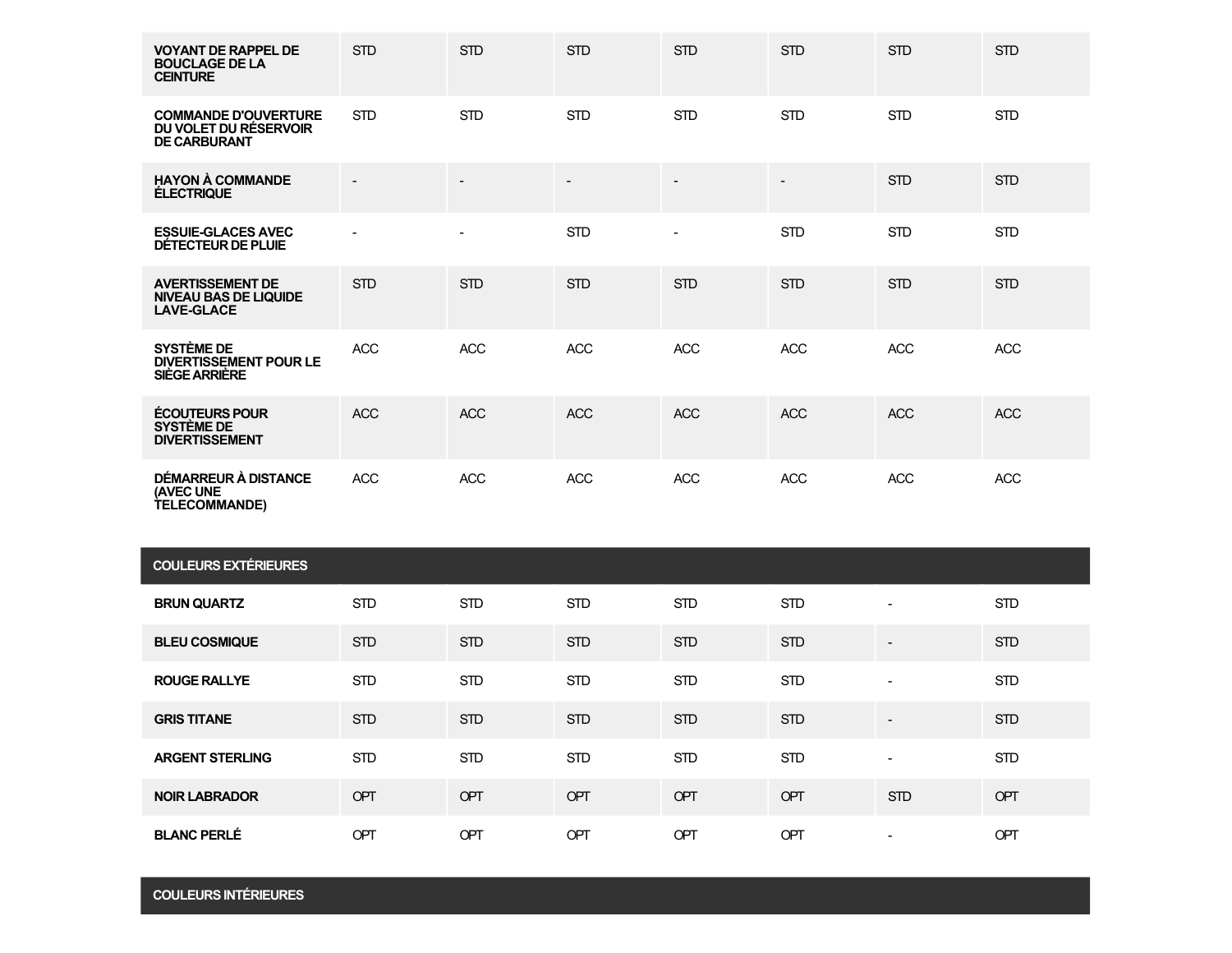| <b>TISSU NOIR</b>            | <b>STD</b>               |            | . .                      | STD                      | $\sim$                   |            | $\sim$                   |
|------------------------------|--------------------------|------------|--------------------------|--------------------------|--------------------------|------------|--------------------------|
| <b>NOIR SUÈDE ARTIFICIEL</b> | $\overline{\phantom{0}}$ | <b>STD</b> | $\overline{\phantom{0}}$ | $\overline{\phantom{0}}$ | <b>STD</b>               | <b>STD</b> | $\overline{\phantom{0}}$ |
| <b>CUIR NOIR</b>             | $\overline{\phantom{a}}$ | -          | <b>STD</b>               |                          | $\overline{\phantom{a}}$ |            | STD                      |

**MOTEUR**

| <b>ENTRAÎNEMENT</b>           | <b>AWC</b>                                                                                                                             | <b>AWC</b>                                                                                                                             | <b>AWC</b>                                                                                                                             | <b>AWC</b>                                                                                                                             | <b>AWC</b>                                                                                                                             | <b>AWC</b>                                                                                                                             | S-AWC                                                                                                                                  |
|-------------------------------|----------------------------------------------------------------------------------------------------------------------------------------|----------------------------------------------------------------------------------------------------------------------------------------|----------------------------------------------------------------------------------------------------------------------------------------|----------------------------------------------------------------------------------------------------------------------------------------|----------------------------------------------------------------------------------------------------------------------------------------|----------------------------------------------------------------------------------------------------------------------------------------|----------------------------------------------------------------------------------------------------------------------------------------|
| <b>TYPE DE MOTEUR</b>         | 2.4L MIVEC I-                                                                                                                          | 2,4L MIVEC I-                                                                                                                          | 2,4L MIVEC I-                                                                                                                          | 3.0L MIVEC<br>$V-6$                                                                                                                    | 3.0L MIVEC<br>$V-6$                                                                                                                    | 3.0L MIVEC<br>$V-6$                                                                                                                    | 3.0L MIVEC V-<br>6                                                                                                                     |
| <b>CODE DU MOTEUR</b>         | 4J12                                                                                                                                   | 4J12                                                                                                                                   | 4J12                                                                                                                                   | 6B31                                                                                                                                   | 6B31                                                                                                                                   | 6B31                                                                                                                                   | 6B31                                                                                                                                   |
| <b>CULBUTERIE</b>             | SACT <sub>16</sub><br>soupapes,<br>Contrôle<br>électronique<br>innovateur du<br>réglage de<br>distribution de<br>Mitsubishi<br>(MIVEC) | SACT <sub>16</sub><br>soupapes,<br>Contrôle<br>électronique<br>innovateur du<br>réglage de<br>distribution de<br>Mitsubishi<br>(MIVEC) | SACT <sub>16</sub><br>soupapes,<br>Contrôle<br>électronique<br>innovateur du<br>réglage de<br>distribution de<br>Mitsubishi<br>(MIVEC) | SACT <sub>24</sub><br>soupapes,<br>Contrôle<br>électronique<br>innovateur du<br>réglage de<br>distribution de<br>Mitsubishi<br>(MIVEC) | SACT <sub>24</sub><br>soupapes,<br>Contrôle<br>électronique<br>innovateur du<br>réglage de<br>distribution de<br>Mitsubishi<br>(MIVEC) | SACT <sub>24</sub><br>soupapes,<br>Contrôle<br>électronique<br>innovateur du<br>réglage de<br>distribution de<br>Mitsubishi<br>(MIVEC) | SACT <sub>24</sub><br>soupapes,<br>Contrôle<br>électronique<br>innovateur du<br>réglage de<br>distribution de<br>Mitsubishi<br>(MIVEC) |
| <b>CYLINDRÉE</b>              | $2360 \text{ cm}^3$                                                                                                                    | $2360 \text{ cm}^3$                                                                                                                    | $2360 \text{ cm}^3$                                                                                                                    | $2998 \text{ cm}^3$                                                                                                                    | $2998 \text{ cm}^3$                                                                                                                    | $2998 \text{ cm}^3$                                                                                                                    | $2998 \text{ cm}^3$                                                                                                                    |
| ALÉSAGE ET COURSE             | 88,0 x 97,0<br>m <sub>m</sub>                                                                                                          | 88.0 x 97.0<br><sub>m</sub>                                                                                                            | 88,0 x 97,0<br>mm                                                                                                                      | 87,6 x 82,9<br>m <sub>m</sub>                                                                                                          | 87.6 x 82.9<br><sub>m</sub>                                                                                                            | 87.6 x 82.9<br>m                                                                                                                       | 87.6 x 82,9<br><sub>mm</sub>                                                                                                           |
| <b>TAUX DE COMPRESSION</b>    | 10.5:1                                                                                                                                 | 10.5:1                                                                                                                                 | 10, 5:1                                                                                                                                | 10, 5:1                                                                                                                                | 10.5:1                                                                                                                                 | 10.5:1                                                                                                                                 | 10.5.1                                                                                                                                 |
| <b>PUISSANCE</b>              | 166 HP à 6<br>000 tr/mn                                                                                                                | 166 HP à 6<br>000 tr/mn                                                                                                                | 166 HP à 6<br>000 $tr/mn$                                                                                                              | 224 HP à 6<br>$250$ tr/mn                                                                                                              | 224 HP à 6<br>$250$ tr/mn                                                                                                              | 224 HP à 6<br>$250$ tr/mn                                                                                                              | 224 HP à 6<br>250 tr/mn                                                                                                                |
| <b>COUPLE</b>                 | 162 lb.-pi. à 4<br>$200$ tr/mn                                                                                                         | 162 lb.-pi. à 4<br>200 tr/mn                                                                                                           | 162 lb.-pi. à 4<br>$200$ tr/mn                                                                                                         | 215 lb.-pi. à 3<br>750 tr/mn                                                                                                           | 215 lb.-pi. à 3<br>750 tr/mn                                                                                                           | 215 lb.-pi. à 3<br>750 tr/mn                                                                                                           | 215 lb.-pi. à 3<br>750 tr/mn                                                                                                           |
| <b>SYSTÈME D'ADMISSION</b>    | Conventionnel                                                                                                                          | Conventionnel                                                                                                                          | Conventionnel                                                                                                                          | Conventionnel                                                                                                                          | Conventionnel                                                                                                                          | Conventionnel                                                                                                                          | Conventionnel                                                                                                                          |
| <b>BLOC-MOTEUR</b>            | Aluminium                                                                                                                              | Aluminium                                                                                                                              | Aluminium                                                                                                                              | Aluminium                                                                                                                              | Aluminium                                                                                                                              | Aluminium                                                                                                                              | Aluminium                                                                                                                              |
| <b>CULASSE</b>                | Aluminium                                                                                                                              | Aluminium                                                                                                                              | Aluminium                                                                                                                              | Aluminium                                                                                                                              | Aluminium                                                                                                                              | Aluminium                                                                                                                              | Aluminium                                                                                                                              |
| <b>LIGNE ROUGE</b>            | 6 500 tr/mn                                                                                                                            | 6 500 tr/mn                                                                                                                            | 6 500 tr/mn                                                                                                                            | 6 500 tr/mn                                                                                                                            | 6 500 tr/mn                                                                                                                            | 6 500 tr/mn                                                                                                                            | 6 500 tr/mn                                                                                                                            |
| <b>SYSTÈME D'ALIMENTATION</b> | Injection<br>multipoint                                                                                                                | Injection<br>multipoint                                                                                                                | Injection<br>multipoint                                                                                                                | Injection<br>multipoint                                                                                                                | Injection<br>multipoint                                                                                                                | Injection<br>multipoint                                                                                                                | Injection<br>multipoint                                                                                                                |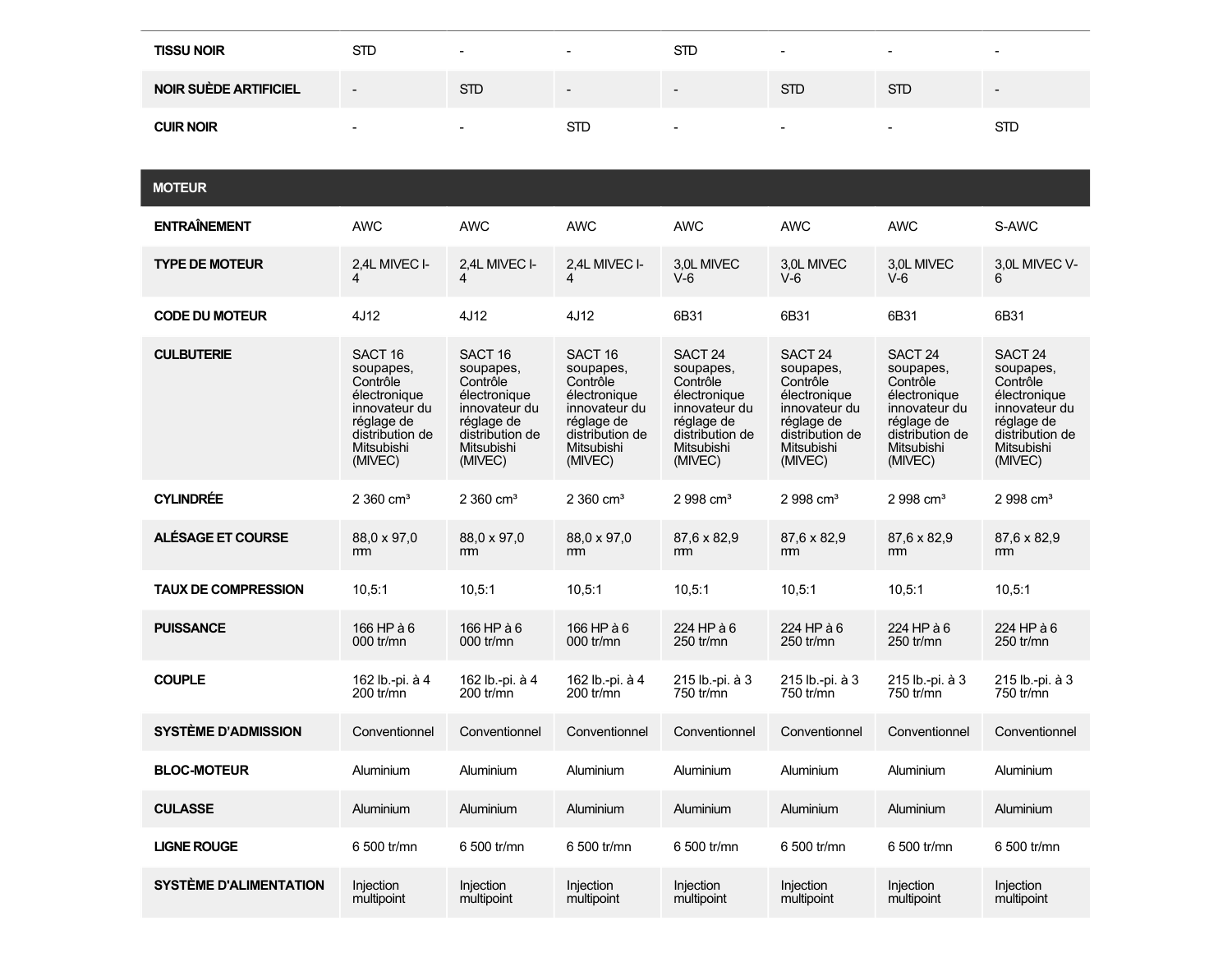| <b>ÉMISSIONS</b>                          | TIER3 BIN 70             | TIER3 BIN 70             | TIER3 BIN 70             | TIER3 BIN 70           | TIER3 BIN 70           | TIER3 BIN 70           | TIER3 BIN 70           |
|-------------------------------------------|--------------------------|--------------------------|--------------------------|------------------------|------------------------|------------------------|------------------------|
| <b>CARBURANT</b><br><b>RECOMMANDE</b>     | Ordinaire.<br>sans plomb | Ordinaire.<br>sans plomb | Ordinaire,<br>sans plomb | Premium,<br>sans plomb | Premium,<br>sans plomb | Premium,<br>sans plomb | Premium,<br>sans plomb |
| <b>TYPE D'HUILE MOTEUR</b>                | $0W-20$                  | $0W-20$                  | $0W-20$                  | $0W-20$                | $0W-20$                | $0W-20$                | 0W-20                  |
| <b>CONTENANCE, HUILE</b><br><b>MOTEUR</b> | $4.3 L/4.5$ at           | $4.3 L / 4.5$ gt.        | $4.3 L / 4.5$ gt.        | 4,0 L $/$ 4,2 gt.      | 4,0 L $/$ 4,2 gt.      | $4.0 L / 4.2$ gt.      | 4,0 L $/$ 4,2 gt.      |

| <b>TRANSMISSION</b>                                                                                                                                                            |                          |                          |                          |                          |                          |                          |                          |
|--------------------------------------------------------------------------------------------------------------------------------------------------------------------------------|--------------------------|--------------------------|--------------------------|--------------------------|--------------------------|--------------------------|--------------------------|
| <b>TYPE</b>                                                                                                                                                                    | <b>CVT</b>               | <b>CVT</b>               | <b>CVT</b>               | 6ST                      | 6ST                      | 6ST                      | 6ST                      |
| <b>TRANSMISSION À</b><br><b>VARIATION CONTINUE</b><br>(CVT) AVEC MODE SPORT<br>À 8 VITESSES                                                                                    | <b>STD</b>               | <b>STD</b>               | <b>STD</b>               | $\overline{\phantom{a}}$ | $\overline{\phantom{a}}$ | $\overline{\phantom{a}}$ | $\overline{\phantom{a}}$ |
| <b>BOITE AUTOMATIQUE</b><br><b>SPORTRONIC® À 6</b><br><b>VITESSES AVEC LOGIQUE</b><br><b>DE RALENTI AU POINT</b><br><b>MORT ET PALETTES DE</b><br><b>CHANGEMENT DE VITESSE</b> |                          |                          | $\blacksquare$           | <b>STD</b>               | <b>STD</b>               | <b>STD</b>               | <b>STD</b>               |
| <b>PALETTES DE</b><br><b>CHANGEMENT DE VITESSE</b>                                                                                                                             |                          |                          | $\overline{\phantom{a}}$ | <b>STD</b>               | <b>STD</b>               | <b>STD</b>               | <b>STD</b>               |
| <b>RAPPORTS DE</b><br><b>DÉMULTIPLICATION</b><br><b>AUTOMATIQUES DE LA</b><br><b>CVT</b>                                                                                       | $2,631 - 0,378$          | $2,631 - 0,378$          | $2,631 - 0,378$          | $\blacksquare$           | $\blacksquare$           | $\blacksquare$           | $\blacksquare$           |
| 1RE                                                                                                                                                                            | $\overline{\phantom{a}}$ |                          |                          | 4,199                    | 4,199                    | 4,199                    | 4,199                    |
| 2E                                                                                                                                                                             | $\sim$                   | $\overline{\phantom{a}}$ | $\overline{\phantom{a}}$ | 2,405                    | 2,405                    | 2,405                    | 2,405                    |
| 3E                                                                                                                                                                             | $\overline{\phantom{a}}$ |                          | $\overline{\phantom{a}}$ | 1,583                    | 1,583                    | 1,583                    | 1,583                    |
| 4E                                                                                                                                                                             | $\sim$                   | $\blacksquare$           | $\overline{\phantom{a}}$ | 1,161                    | 1,161                    | 1,161                    | 1,161                    |
| 5E                                                                                                                                                                             |                          |                          | $\overline{a}$           | 0,855                    | 0,855                    | 0,855                    | 0,855                    |
| 6E                                                                                                                                                                             | $\blacksquare$           | $\blacksquare$           | $\blacksquare$           | 0,685                    | 0,685                    | 0.685                    | 0,685                    |
| <b>MARCHE ARRIÈRE</b>                                                                                                                                                          | 1,960                    | 1,960                    | 1,960                    | 3,457                    | 3,457                    | 3,457                    | 3,457                    |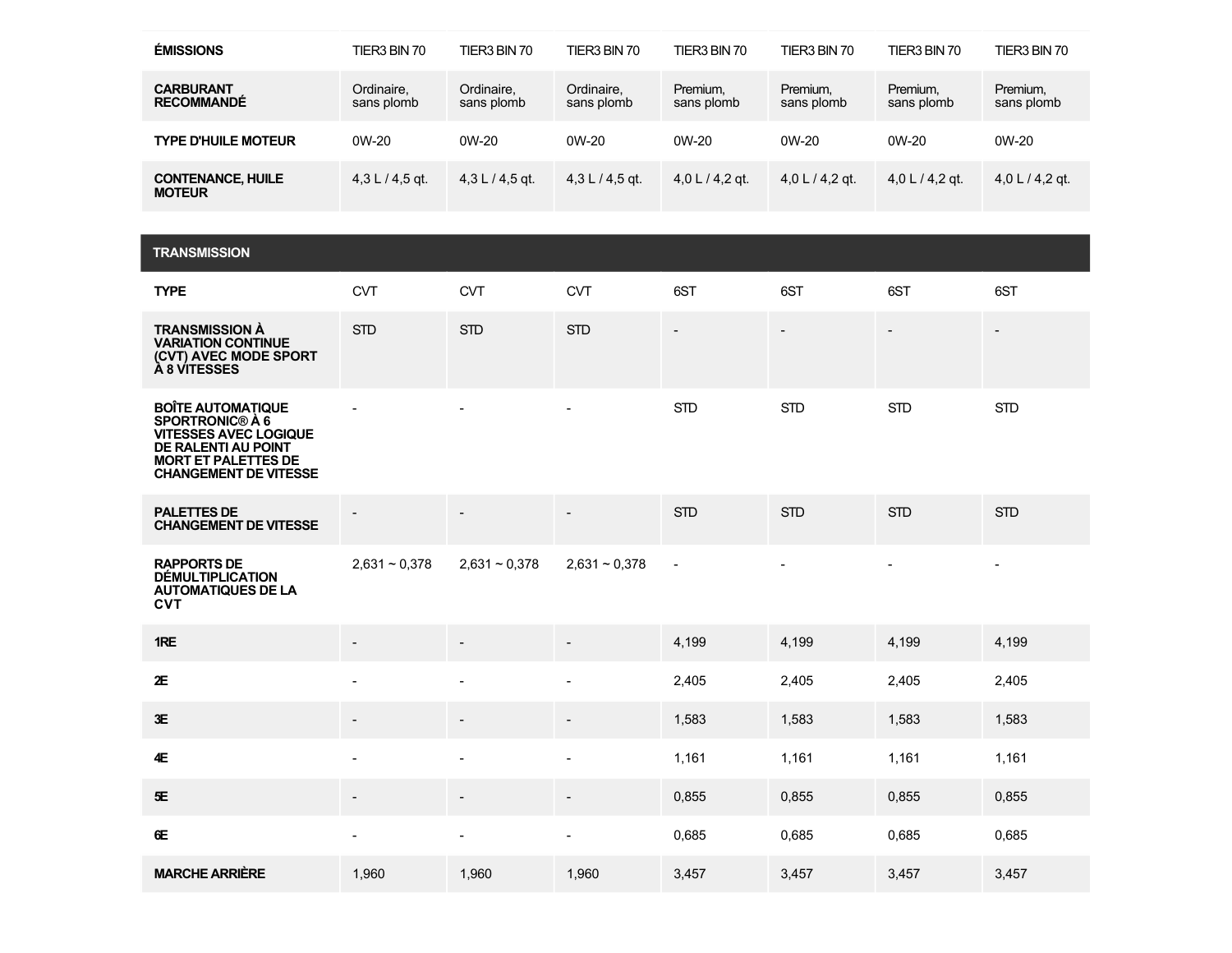| <b>DIFFÉRENTIEL</b> | 6,026<br>$ -$ | 6.026 | 6,026 | 3,360 | 3.360 | 3.360 | 3,360 |
|---------------------|---------------|-------|-------|-------|-------|-------|-------|
|                     |               |       |       |       |       |       |       |

| <b>SYSTÈME DE DIRECTION</b>              |                   |                   |                         |                   |                   |                   |                   |
|------------------------------------------|-------------------|-------------------|-------------------------|-------------------|-------------------|-------------------|-------------------|
| <b>TYPE</b>                              | Pignon et         | Pianon et         | Pianon et               | Pianon et         | Pianon et         | Pianon et         | Pignon et         |
|                                          | crémaillère.      | crémaillère.      | crémaillère.            | crémaillère,      | crémaillère.      | crémaillère.      | crémaillère.      |
|                                          | direction à       | direction à       | direction à             | direction à       | direction à       | direction à       | direction à       |
|                                          | assistance        | assistance        | assistance              | assistance        | assistance        | assistance        | assistance        |
|                                          | variable          | variable          | variable                | variable          | variable          | variable          | variable          |
| <b>RAYON DE BRAQUAGE DES</b>             | $10.6$ m $/$ 34.8 | $10.6$ m $/$ 34.8 | $10,6 \text{ m} / 34,8$ | $10.6$ m $/$ 34.8 | $10.6$ m $/$ 34.8 | $10.6$ m $/$ 34.8 | $10.6$ m $/$ 34.8 |
| <b>ROUES</b>                             | Dİ.               | pi.               | DI.                     | рi.               | Dİ.               | pi.               | pi.               |
| TOURS DE VOLANT, BUTÉE<br><b>A BUTÉE</b> | 2.9               | 2,9               | 2,9                     | 3,3               | 3,3               | 3,3               | 3,3               |

| <b>FREINS</b>                 |                           |                |                |                           |                           |                           |                |
|-------------------------------|---------------------------|----------------|----------------|---------------------------|---------------------------|---------------------------|----------------|
| <b>TYPE DE FREINS AVANT</b>   | A disque                  | À disque       | À disque       | A disque                  | À disque                  | À disque                  | A disque       |
|                               | ventilé                   | ventilé        | ventilé        | ventilé                   | ventilé                   | ventilé                   | ventilé        |
| <b>DIAMÈTRE DE FREINS</b>     | 294 mm / 11,6             | 294 mm / 11,6  | 294 mm / 11,6  | 294 mm / 11.6             | 294 mm / 11,6             | 294 mm / 11,6             | 294 mm / 11,6  |
| <b>AVANT</b>                  | po                        | po             | po             | po                        | po                        | po                        | po             |
| <b>TYPE DE FREINS ARRIÈRE</b> | <b>Disques</b>            | <b>Disques</b> | <b>Disques</b> | <b>Disques</b>            | <b>Disques</b>            | <b>Disques</b>            | <b>Disques</b> |
|                               | solides                   | solides        | solides        | solides                   | solides                   | solides                   | solides        |
| <b>DIAMÈTRE DE FREINS</b>     | $302 \, \text{mm}$ / 11.9 | 302 mm / 11,9  | 302 mm / 11,9  | $302 \, \text{mm} / 11.9$ | $302 \, \text{mm}$ / 11,9 | $302 \, \text{mm}$ / 11,9 | 302 mm / 11,9  |
| <b>ARRIERE</b>                | po                        | po             | po             | po                        | po                        | po                        | po             |
| <b>ABS</b>                    | 4 capteurs, 4             | 4 capteurs, 4  | 4 capteurs, 4  | 4 capteurs, 4             | 4 capteurs, 4             | 4 capteurs, 4             | 4 capteurs, 4  |
|                               | canaux,                   | canaux,        | canaux,        | canaux,                   | canaux,                   | canaux,                   | canaux,        |
|                               | répartition               | répartition    | répartition    | répartition               | répartition               | répartition               | répartition    |
|                               | électr. du                | électr. du     | électr. du     | électr. du                | électr. du                | électr. du                | électr. du     |
|                               | freinage                  | freinage       | freinage       | freinage                  | freinage                  | freinage                  | freinage       |

**SUSPENSION**

| <b>AVANT</b>   | Jambes de  | Jambes de  | Jambes de  | Jambes de  | Jambes de  | Jambes de  | Jambes de  |
|----------------|------------|------------|------------|------------|------------|------------|------------|
|                | torce      | force      | force      | force      | force      | force      | force      |
|                | MacPherson | MacPherson | MacPherson | MacPherson | MacPherson | MacPherson | MacPherson |
| <b>ARRIÈRE</b> | A bras     | A bras     | A bras     | A bras     | A bras     | A bras     | A bras     |
|                | multiples  | multiples  | multiples  | multiples  | multiples  | multiples  | multiples  |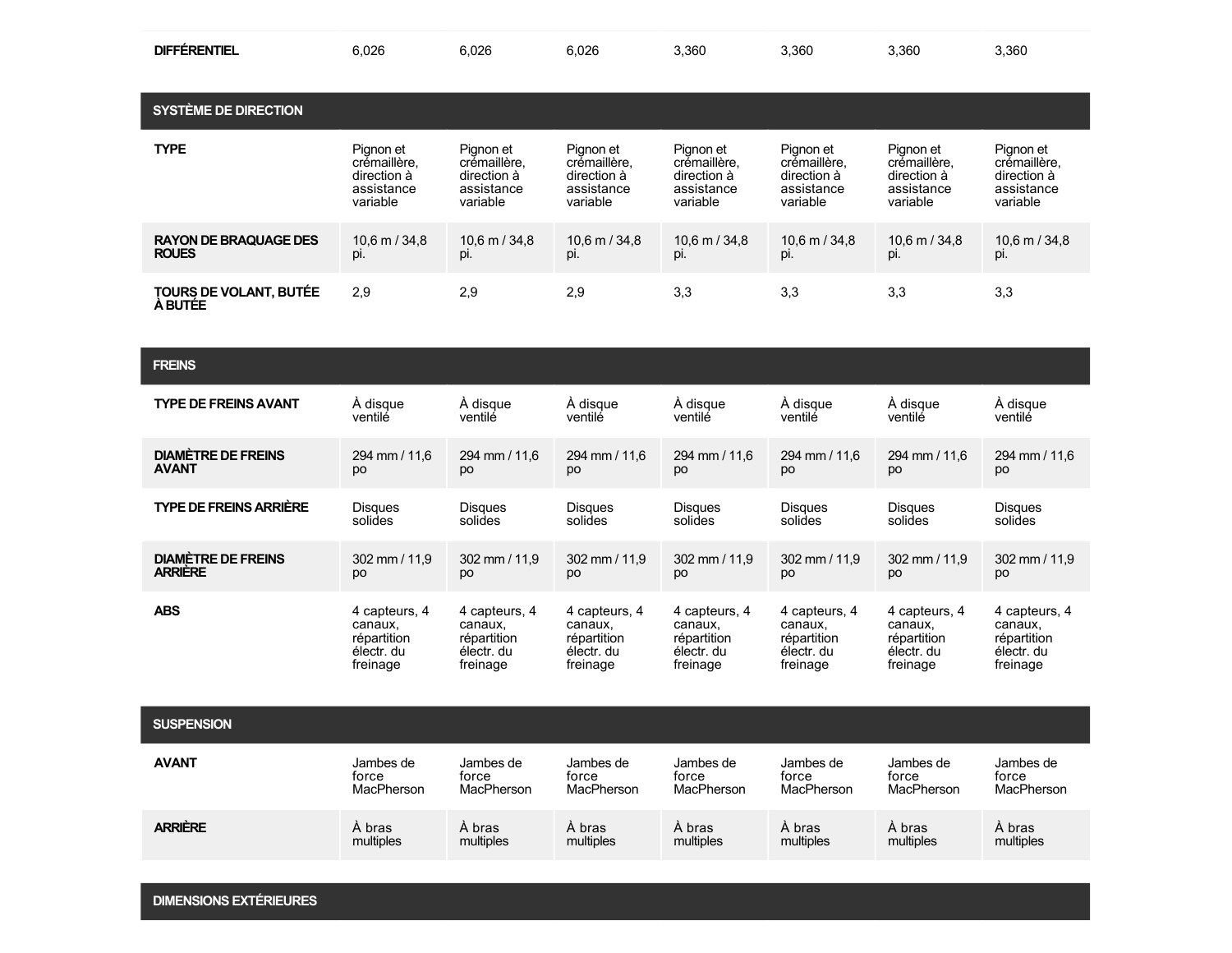| <b>EMPATTEMENT</b>                                                                      | 2670 mm /                        | 2670 mm /              | 2670 mm /                        | 2670 mm /                        | 2670 mm /                        | 2670 mm /                        | 2670 mm /                        |
|-----------------------------------------------------------------------------------------|----------------------------------|------------------------|----------------------------------|----------------------------------|----------------------------------|----------------------------------|----------------------------------|
|                                                                                         | $105,1$ po                       | $105,1$ po             | 105,1 po                         | 105,1 po                         | $105.1$ po                       | $105,1$ po                       | 105,1 po                         |
| <b>LONGUEUR</b>                                                                         | 4 695 mm /                       | 4 695 mm /             | 4 695 mm /                       | 4 695 mm /                       | 4 695 mm /                       | 4 695 mm /                       | 4 695 mm /                       |
|                                                                                         | 184,8 po                         | 184,8 po               | 184,8 po                         | 184,8 po                         | 184,8 po                         | 184,8 po                         | 184,8 po                         |
| <b>LARGEUR</b>                                                                          | $1810$ mm $/$                    | $1810$ mm $/$          | 1810 mm /                        | $1810$ mm /                      | $1810$ mm /                      | $1810$ mm $/$                    | $1810$ mm /                      |
|                                                                                         | 71,3 po                          | 71,3 po                | 71,3 po                          | 71,3 po                          | 71,3 po                          | 71,3 po                          | 71,3 po                          |
| <b>HAUTEUR</b>                                                                          | $1710$ mm $/$                    | $1710$ mm /            | $1710$ mm $/$                    | $1710$ mm $/$                    | $1710$ mm /                      | $1710$ mm /                      | $1710$ mm /                      |
|                                                                                         | 67,3 po                          | 67,3 po                | 67,3 po                          | 67,3 po                          | 67,3 po                          | 67,3 po                          | 67,3 po                          |
| <b>VOIE AVANT</b>                                                                       | $1540$ mm $/$                    | 1540 mm /              | 1540 mm /                        | $1540$ mm $/$                    | $1540$ mm $/$                    | 1540 mm /                        | $1540$ mm $/$                    |
|                                                                                         | 60,6 po                          | 60,6 po                | 60,6 po                          | 60,6 po                          | 60,6 po                          | 60,6 po                          | 60,6 po                          |
| <b>VOIE ARRIÈRE</b>                                                                     | 1540 mm /                        | 1 540 mm /             | 1540 mm /                        | 1540 mm /                        | $1540$ mm $/$                    | 1540 mm /                        | $1540$ mm /                      |
|                                                                                         | 60,6 po                          | 60,6 po                | 60,6 po                          | 60,6 po                          | 60,6 po                          | 60,6 po                          | 60,6 po                          |
| <b>GARDE AU SOL MINIMALE</b>                                                            | 215 mm / 8.5                     | 215 mm / 8.5           | 215 mm / 8.5                     | 215 mm / 8,5                     | 215 mm / 8.5                     | 215 mm / 8.5                     | 215 mm / 8.5                     |
|                                                                                         | po                               | po                     | po                               | po                               | DО                               | po                               | po                               |
|                                                                                         |                                  |                        |                                  |                                  |                                  |                                  |                                  |
| <b>DIMENSIONS INTÉRIEURES</b>                                                           |                                  |                        |                                  |                                  |                                  |                                  |                                  |
| <b>NOMBRE DE PLACES</b>                                                                 | 5                                | $\overline{7}$         | $\overline{7}$                   | $\overline{7}$                   | $\overline{7}$                   | $\overline{7}$                   | $\overline{7}$                   |
| <b>VOLUME DE L'HABITACLE</b>                                                            | 3630 L/                          | 3630 L/                | 3630 L/                          | 3630 L/                          | 3630 L/                          | 3630 L/                          | 3630 L/                          |
|                                                                                         | 128,2 pi. $3$                    | 128,2 pi. $3$          | 128,2 pi. <sup>3</sup>           | 128,2 pi. $3$                    | 128,2 pi. $3$                    | 128,2 pi. $3$                    | 128,2 pi. $3$                    |
| <b>VOLUME DE CHARGEMENT</b>                                                             | 1792L/63,3                       | 1792L/63,3             | 1792L/63,3                       | 1792L/63,3                       | 1792L/63,3                       | 1792L/63,3                       | 1792L/63,3                       |
| (DERRIÈRE LES SIÈGES AV.)                                                               | Di. <sup>3</sup>                 | pi. <sup>3</sup>       | pi. <sup>3</sup>                 | $pi^3$                           | pi. <sup>3</sup>                 | Di. <sup>3</sup>                 | pi. <sup>3</sup>                 |
| <b>VOLUME D'ESPACE DE</b><br><b>CHARGEMENT, DERRIÈRE</b><br><b>LA BANQUETTE ARRIERE</b> | 968 L / 34.2<br>pi. <sup>3</sup> | 968 L / 34,2<br>$pi^3$ | 968 L / 34.2<br>pi. <sup>3</sup> | 968 L / 34,2<br>pi. <sup>3</sup> | 968 L / 34.2<br>pi. <sup>3</sup> | 968 L / 34,2<br>pi. <sup>3</sup> | 968 L / 34.2<br>pi. <sup>3</sup> |

| <b>ESPACE PASSAGERS</b>                                                      |                          |                                    |                                     |                                     |                                     |                                   |                          |
|------------------------------------------------------------------------------|--------------------------|------------------------------------|-------------------------------------|-------------------------------------|-------------------------------------|-----------------------------------|--------------------------|
| DÉGAGEMENT À LA TÊTE<br><b>AVANT AVEC TOIT</b><br><b>OUVRANT (MM/PO)</b>     | 1 014 mm /<br>39,9 po    | 1 014 mm $/$<br>39.9 <sub>po</sub> | 1014 mm /<br>39.9 <sub>po</sub>     | 1014 mm $/$<br>39,9 po              | 1014 mm /<br>39.9 <sub>po</sub>     | 1014 mm $/$<br>39.9 <sub>po</sub> | $1014$ mm /<br>39,9 po   |
| DÉGAGEMENT À LA TÊTE -<br><b>AVANT (SANS TOIT</b><br><b>OUVRANT) (MM/PO)</b> | 1 0 31 mm $/$<br>40,6 po | 1031 mm /<br>40,6 po               | 1 0 31 mm $/$<br>40.6 <sub>po</sub> | 1 0 31 mm $/$<br>40.6 <sub>po</sub> | 1 0 31 mm $/$<br>40.6 <sub>po</sub> | $1031$ mm /<br>$40,6$ po          | $\overline{\phantom{0}}$ |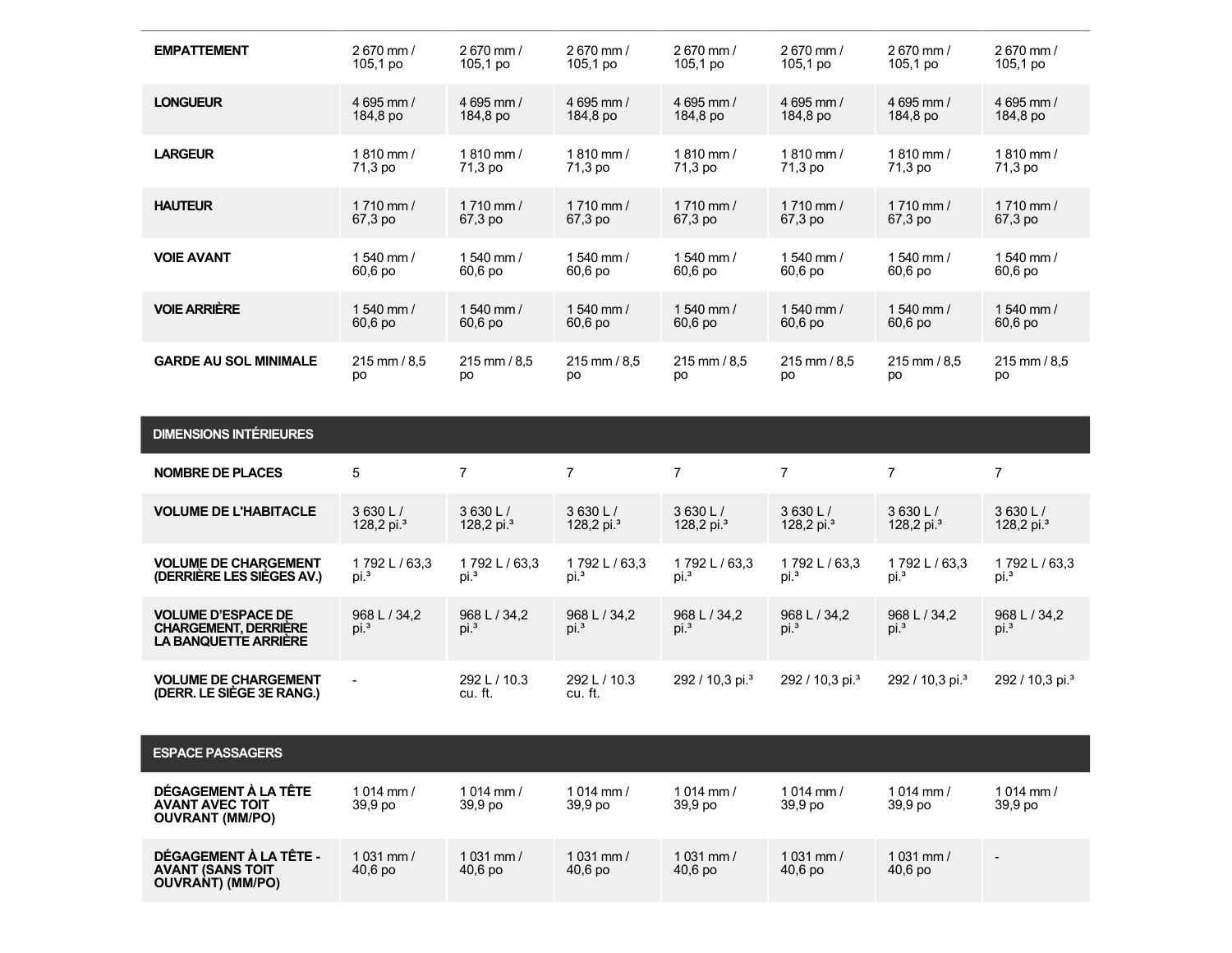| DÉGAGEMENT AUX                                                             | $1432$ mm $/$            | $1432$ mm $/$            | 1432 mm $/$              | $1432$ mm $/$            | $1432$ mm $/$            | $1432$ mm $/$            | $1432$ mm $/$            |
|----------------------------------------------------------------------------|--------------------------|--------------------------|--------------------------|--------------------------|--------------------------|--------------------------|--------------------------|
| <b>ÉPAULES AVANT (MM/PO)</b>                                               | 56,4 po                  | 56,4 po                  | 56,4 po                  | 56,4 po                  | 56,4 po                  | 56,4 po                  | 56,4 po                  |
| DÉGAGEMENT AUX                                                             | 1 336 mm $/$             | 1 336 mm $/$             | 1 336 mm $/$             | 1 336 mm $/$             | 1 336 mm $/$             | 1 336 mm $/$             | 1 336 mm $/$             |
| <b>HANCHES AVANT (MM/PO)</b>                                               | 52,6 po                  | 52,6 po                  | 52,6 po                  | 52.6 po                  | 52,6 po                  | 52,6 po                  | 52,6 po                  |
| DÉGAGEMENT AUX                                                             | 1 039 mm /               | 1 039 mm /               | 1039 mm /                | 1039 mm /                | 1 039 mm /               | 1039 mm /                | $1039$ mm /              |
| <b>JAMBES AVANT (MM/PO)</b>                                                | 40.9 <sub>po</sub>       | 40.9 <sub>po</sub>       | 40.9 <sub>po</sub>       | 40.9 <sub>po</sub>       | 40,9 po                  | 40,9 po                  | 40.9 <sub>po</sub>       |
| DÉGAGEMENT À LA TÊTE<br><b>ARRIERE AVEC TOIT</b><br><b>OUVRANT (MM/PO)</b> | 968 mm / 38,1<br>po      | 968 mm / 38.1<br>po      | 968 mm / 38.1<br>po      | 944 mm / 37,2<br>po      | 944 mm / 37.2<br>po      | 944 mm / 37,2<br>po      | 944 mm / 37,2<br>po      |
| DÉGAGEMENT À LA TÊTE -<br><b>ARRIÈRE (SANS TOIT</b><br>OUVRANT) (MM/PO)    | 973 mm / 38.3<br>po      | 973 mm / 38,3<br>po      | 973 mm / 38.3<br>po      | 973 mm / 38.3<br>po      | 973 mm / 38.3<br>po      | 973 mm / 38.3<br>po      | $\overline{\phantom{a}}$ |
| DÉGAGEMENT AUX                                                             | $1423$ mm $/$            | $1423$ mm $/$            | $1423$ mm $/$            | $1423$ mm $/$            | $1423$ mm $/$            | $1423$ mm $/$            | 1423 mm $/$              |
| <b>ÉPAULES ARRIÈRE (MM/PO)</b>                                             | 56.0 po                  | 56,0 po                  | 56,0 po                  | 56.0 po                  | 56,0 po                  | 56.0 po                  | 56,0 po                  |
| DÉGAGEMENT AUX<br><b>HANCHES ARRIÈRE</b><br>(MM/PO)                        | $1318$ mm /<br>51,9 po   | $1318$ mm /<br>51,9 po   | $1318$ mm /<br>51,9 po   | $1318$ mm /<br>51,9 po   | $1318$ mm /<br>51,9 po   | $1318$ mm /<br>51,9 po   | $1318$ mm /<br>51,9 po   |
| DÉGAGEMENT AUX                                                             | 982 mm / 38,7            | 982 mm / 38.7            | 982 mm / 38.7            | 947 mm / 37,3            | 947 mm / 37,3            | 947 mm / 37,3            | 947 mm / 37,3            |
| <b>JAMBES ARRIÈRE (MM/PO)</b>                                              | po                       | po                       | po                       | po                       | po                       | po                       | po                       |
| DÉGAGEMENT À LA TÊTE À                                                     | $\overline{\phantom{a}}$ | 908 mm / 35.7            | 908 mm / 35.7            | 908 mm / 35.7            | 908 mm / 35.7            | 908 mm / 35.7            | 908 mm / 35.7            |
| LA 3E RANGÉE (MM/PO)                                                       |                          | po                       | po                       | po                       | po                       | po                       | po                       |
| DÉGAGEMENT AUX<br>ÉPAULES À LA 3E RANGÉE<br>(MM/PO)                        |                          | $1279$ mm $/$<br>50,4 po | $1279$ mm $/$<br>50,4 po | $1279$ mm $/$<br>50,4 po | 1 279 mm /<br>50,4 po    | 1 279 mm $/$<br>50,4 po  | 1 279 mm $/$<br>50,4 po  |
| <b>DÉGAGEMENT AUX</b><br><b>HANCHES À LA 3E RANGÉE</b><br>(MM/PO)          |                          | $1001$ mm $/$<br>39,4 po | $1001$ mm $/$<br>39,4 po | $1001$ mm $/$<br>39,4 po | $1001$ mm $/$<br>39,4 po | $1001$ mm $/$<br>39,4 po | $1001$ mm $/$<br>39,4 po |
| DÉGAGEMENT AUX<br><b>JAMBES A LA 3E RANGÉE</b><br>(MM/PO)                  |                          | 715 mm / 28.2<br>po      | 715 mm / 28,2<br>po      | 715 mm / 28,2<br>po      | 715 mm / 28.2<br>po      | 715 mm / 28,2<br>po      | 715 mm / 28,2<br>po      |

| <b>POIDS</b>           |              |              |              |              |              |              |              |
|------------------------|--------------|--------------|--------------|--------------|--------------|--------------|--------------|
| PTMVI (KG/LBS.)        | 2 205 kg / 4 | 2 205 kg / 4 | 2 205 kg / 4 | 2 280 kg / 5 | 2 280 kg / 5 | 2 280 kg / 5 | 2 280 kg / 5 |
|                        | 861 lbs.     | 861 lbs.     | 861 lbs.     | 027 lbs.     | 027 lbs.     | $027$ lbs.   | $027$ lbs.   |
| POIDS À VIDE (KG/LBS.) | 1 535 kg / 3 | 1 565 kg / 3 | 1 565 kg / 3 | 1 600 kg / 3 | 1 600 kg / 3 | 1 600 kg / 3 | 1 635 kg / 3 |
|                        | 384 lbs.     | 450 lbs.     | 450 lbs.     | 527 lbs.     | 527 lbs.     | 527 lbs.     | 604 lbs.     |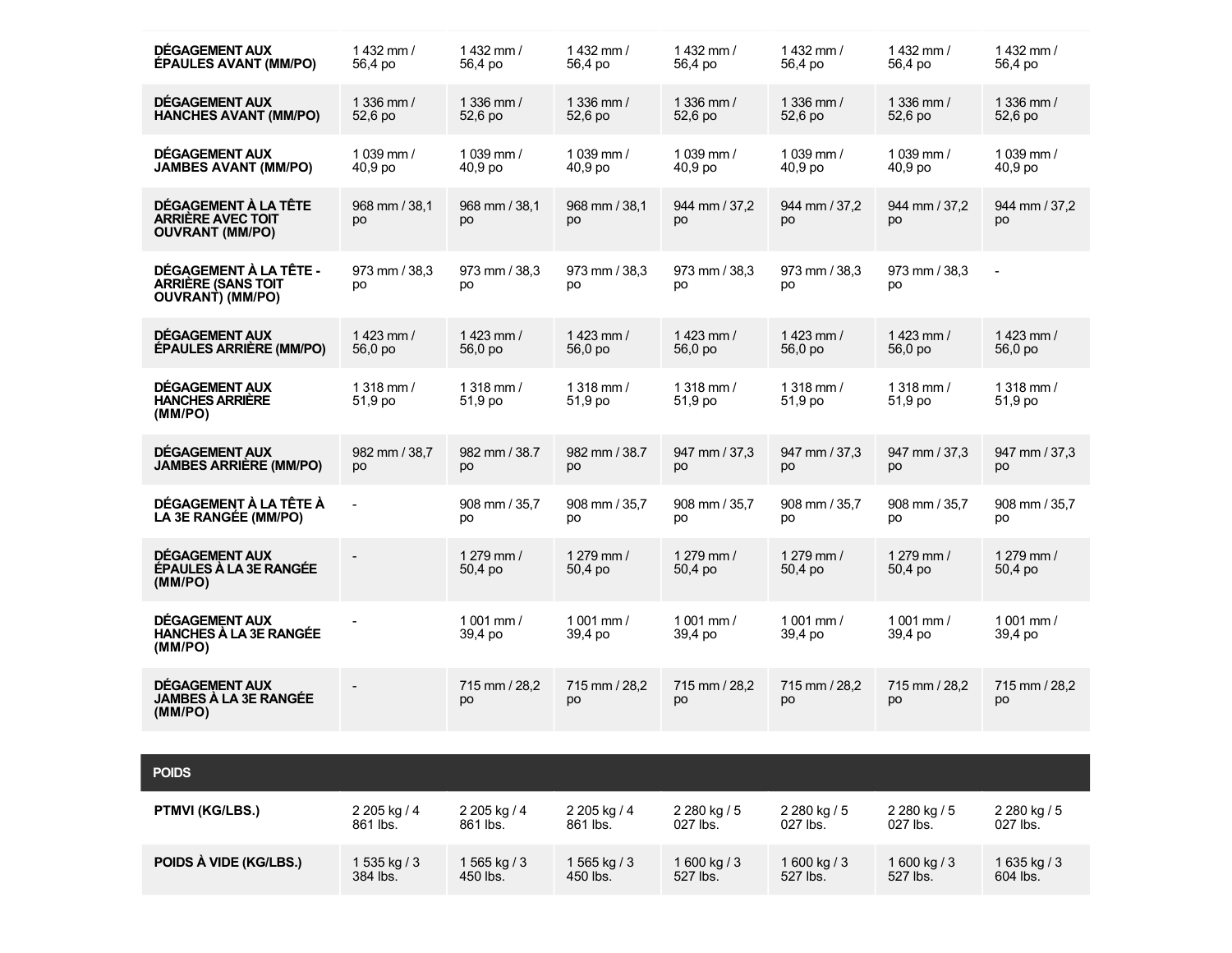| <b>RÉPARTITION DU POIDS (%</b><br><b>AVANT/ARRIERE) A VIDE</b> | 57,0/43,0                                      | 55.9/44.1                          | 55,9/44,1                          | 57,5/42,5                                      | 57,5/42,5                          | 57, 5 / 42, 5                      | 57,8 / 42,2                          |
|----------------------------------------------------------------|------------------------------------------------|------------------------------------|------------------------------------|------------------------------------------------|------------------------------------|------------------------------------|--------------------------------------|
| <b>CAPACITÉ DE</b><br><b>REMORQUAGE</b>                        | 680 kg / 1500<br>lbs.                          | 680 kg / 1500<br>lbs.              | 680 kg / 1500<br>lbs.              | 1 588 kg / 3<br>500 lbs.                       | 1 588 kg / 3<br>500 lbs.           | 1 588 kg / 3<br>500 lbs.           | 1 588 kg / 3<br>500 lbs.             |
| POIDS MAXIMAL AU TIMON                                         | 68 kg / 150<br>lbs.                            | 68 kg / 150<br>lbs.                | 68 kg / 150<br>lbs.                | 159 kg / 350<br>lbs.                           | 159 kg / 350<br>lbs.               | 159 kg / 350<br>lbs.               | 159 kg / 350<br>lbs.                 |
| <b>CAPACITÉ EN CARBURANT</b>                                   |                                                |                                    |                                    |                                                |                                    |                                    |                                      |
| <b>CAPACITÉ DU RESERVOIR</b><br><b>D'ESSENCE (L/GAL IMP.)</b>  | 60 L / 15.8<br>gal.                            | 60 L / 15,8<br>gal.                | 60 L / 15.8<br>gal.                | 60 L / 15.8<br>gal.                            | 60 L / 15.8<br>gal.                | 60 L / 15.8<br>gal.                | 60 L / 15,8<br>gal.                  |
| <b>CONSOMMATION DE CARBURANT ESTIMÉE</b>                       |                                                |                                    |                                    |                                                |                                    |                                    |                                      |
| EN VILLE (L/100KM)                                             | 9,9                                            | 9,9                                | 9,9                                | 12,0                                           | 12,0                               | 12,0                               | 12,0                                 |
| <b>AUTOROUTE (L/100KM)</b>                                     | 8,1                                            | 8,1                                | 8,1                                | 8,8                                            | 8,8                                | 8,8                                | 8,8                                  |
| <b>COMBINÉ (L/100KM)</b>                                       | 9,1                                            | 9,1                                | 9,1                                | 10,6                                           | 10,6                               | 10,6                               | 10,6                                 |
|                                                                |                                                |                                    |                                    |                                                |                                    |                                    |                                      |
| <b>ROUES ET PNEUS</b>                                          |                                                |                                    |                                    |                                                |                                    |                                    |                                      |
| <b>TYPE DE ROUES</b>                                           | Jantes en<br>aluminium de<br>$16 \times 6.5$ J | 18x7J En<br>alliage<br>d'aluminium | 18x7J En<br>alliage<br>d'aluminium | Jantes en<br>aluminium de<br>$16 \times 6.5$ J | 18x7J En<br>alliage<br>d'aluminium | 18x7J En<br>alliage<br>d'aluminium | Jantes en<br>aluminium de<br>18 x 7J |
| <b>TAILLE DE LA JANTE</b><br>(OPTIONNELLE)                     | 16 po                                          | 18 po                              | 18 <sub>po</sub>                   | 16 po                                          | 18 po                              | 18 <sub>po</sub>                   | 18 <sub>po</sub>                     |
| <b>TAILLE DU PNEU</b><br>(OPTIONNEL)                           | P215/70R16                                     | P225/55R18                         | P225/55R18                         | P215/70R16                                     | P225/55R18                         | P225/55R18                         | P225/55R18                           |
| <b>TROUSSE DE RÉPARATION</b><br><b>DE PNEU</b>                 | <b>STD</b>                                     | <b>STD</b>                         | <b>STD</b>                         | <b>STD</b>                                     | <b>STD</b>                         | <b>STD</b>                         | <b>STD</b>                           |
|                                                                |                                                |                                    |                                    |                                                |                                    |                                    |                                      |
| <b>GARANTIES</b>                                               |                                                |                                    |                                    |                                                |                                    |                                    |                                      |
| <b>DE BASE</b>                                                 | 5 ans ou 100<br>000 kms                        | 5 ans ou 100<br>000 kms            | 5 ans ou 100<br>000 kms            | 5 ans ou 100<br>000 kms                        | 5 ans ou 100<br>000 kms            | 5 ans ou 100<br>000 kms            | 5 ans ou 100<br>000 kms              |